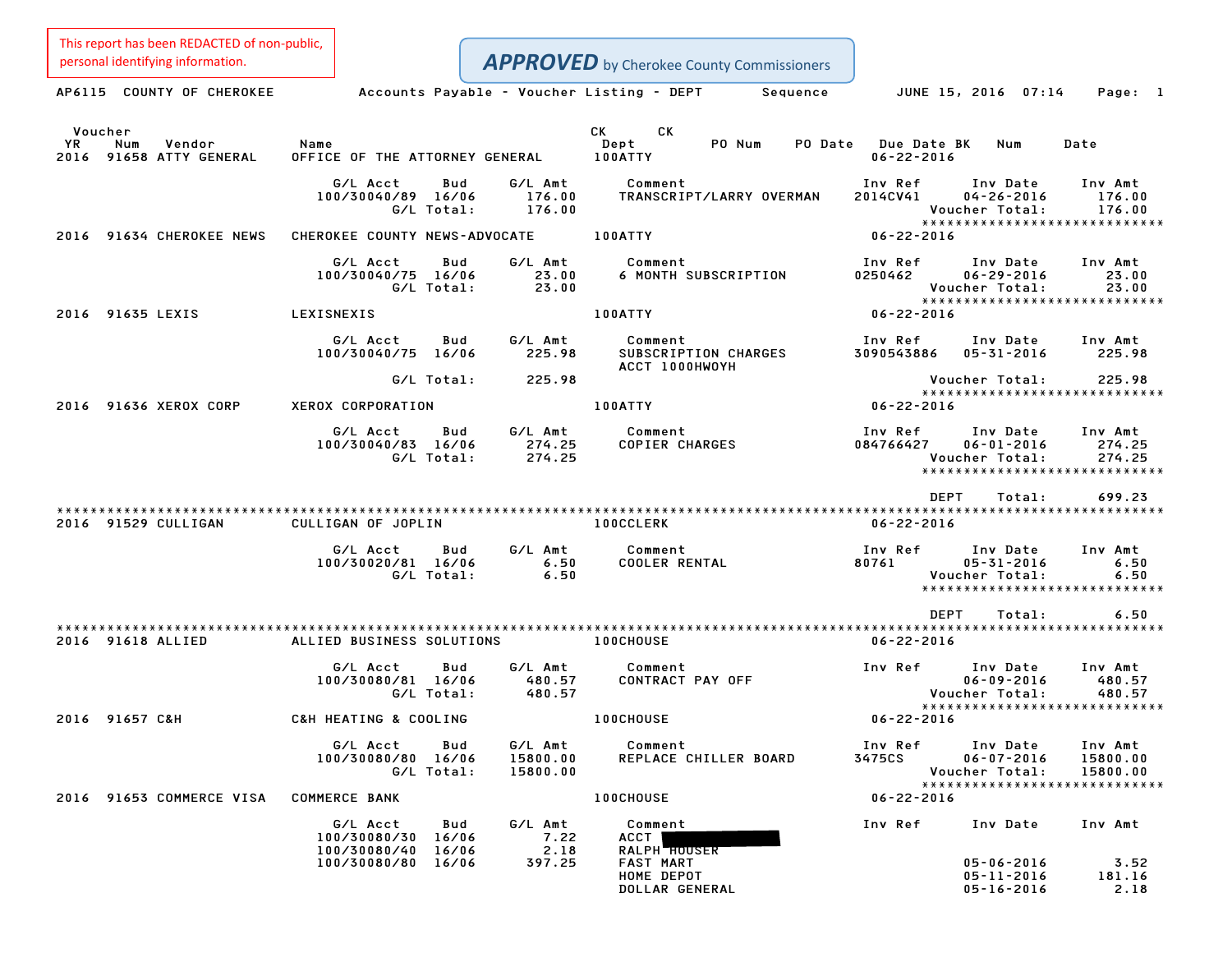|           |                    | AP6115 COUNTY OF CHEROKEE |                                                                          |                   |                           | Accounts Payable – Voucher Listing – DEPT       Sequence         JUNE 15, 2016  07:14                                                                                                                                                                                                                             |                                    |                                                                       | Page: 2                                |
|-----------|--------------------|---------------------------|--------------------------------------------------------------------------|-------------------|---------------------------|-------------------------------------------------------------------------------------------------------------------------------------------------------------------------------------------------------------------------------------------------------------------------------------------------------------------|------------------------------------|-----------------------------------------------------------------------|----------------------------------------|
| <b>YR</b> | Voucher<br>Num     | Vendor                    | Name                                                                     |                   |                           | СK<br>CK and the set of the set of the set of the set of the set of the set of the set of the set of the set of the set of the set of the set of the set of the set of the set of the set of the set of the set of the set of the se<br>PO Num<br>Dept<br><b>PO</b> Date<br>FAST MART<br>HOME DEPOT<br>HOME DEPOT |                                    | Due Date BK Num<br>$06 - 01 - 2016$<br>06-02-2016<br>$06 - 02 - 2016$ | Date<br>3.70<br>175.87<br>40.22        |
|           |                    |                           |                                                                          | G/L Total:        | 406.65                    |                                                                                                                                                                                                                                                                                                                   |                                    | Voucher Total:                                                        | 406.65                                 |
|           | 2016 91526 COUNTRY |                           | <b>COUNTRY GARDENS</b>                                                   |                   |                           | <b>100CHOUSE</b>                                                                                                                                                                                                                                                                                                  | 06-22-2016                         | *****************************                                         |                                        |
|           |                    |                           | G/L Acct<br>100/30080/89 16/06                                           | Bud<br>G/L Total: | G/L Amt<br>67.00<br>67.00 | Comment<br><b>GREEN PLANT</b>                                                                                                                                                                                                                                                                                     | Inv Ref<br>009764                  | Inv Date<br>$05 - 25 - 2016$<br>Voucher Total:                        | Inv Amt<br>67.00<br>67.00              |
|           |                    |                           | 2016 91530 CRAWFORD CLERK CRAWFORD COUNTY CLERK                          |                   |                           | <b>100CHOUSE</b>                                                                                                                                                                                                                                                                                                  | $06 - 22 - 2016$                   | *****************************                                         |                                        |
|           |                    |                           | G/L Acct<br>100/30080/89 16/06                                           | Bud               | G/L Amt<br>868.01         | Comment<br>DISTRICT CORONERS SALARY<br>CHEROKEE COUNTY<br><b>MAY 2016</b>                                                                                                                                                                                                                                         |                                    | Inv Ref Inv Date<br>$06 - 01 - 2016$                                  | Inv Amt<br>868.01                      |
|           |                    |                           |                                                                          | G/L Total:        | 868.01                    |                                                                                                                                                                                                                                                                                                                   |                                    | Voucher Total:                                                        | 868.01                                 |
|           |                    |                           | 2016 91527 FISHER, PATTERS FISHER, PATTERSON, SAYLER & SMITH L 100CHOUSE |                   |                           |                                                                                                                                                                                                                                                                                                                   | 06-22-2016                         | *****************************                                         |                                        |
|           |                    |                           | G/L Acct<br>100/30080/89 16/06                                           | Bud               | G/L Amt<br>2624.15        | Comment<br>JORDAN DISPOSAL SERVICES<br>NATL INDIAN GAMING COMM<br>APPEAL OF TAX APPRAISAL                                                                                                                                                                                                                         | Inv Ref<br>77926<br>77927<br>77928 | Inv Date<br>$05 - 10 - 2016$<br>05-10-2016<br>05-10-2016              | Inv Amt<br>585.60<br>164.40<br>1874.15 |
|           |                    |                           |                                                                          | G/L Total:        | 2624.15                   |                                                                                                                                                                                                                                                                                                                   |                                    | Voucher Total:                                                        | 2624.15                                |
|           |                    | 2016 91584 FRONTIER       | FRONTIER FORENSICS PA                                                    |                   |                           | <b>100CHOUSE</b>                                                                                                                                                                                                                                                                                                  | 06-22-2016                         | *****************************                                         |                                        |
|           |                    |                           | G/L Acct<br>100/30080/89 16/06                                           | Bud               | G/L Amt<br>650.00         | Comment<br>AUTOPSY FEE                                                                                                                                                                                                                                                                                            | Inv Ref<br>L1602091                | Inv Date                                                              | Inv Amt                                |
|           |                    |                           |                                                                          | G/L Total:        | 650.00                    |                                                                                                                                                                                                                                                                                                                   |                                    | $06 - 01 - 2016$<br>Voucher Total:                                    | 650.00<br>650.00                       |
|           | 2016 91627 KC      |                           | KC HEATING & AIR                                                         |                   |                           | <b>100CHOUSE</b>                                                                                                                                                                                                                                                                                                  | 06-22-2016                         | *****************************                                         |                                        |
|           |                    |                           | G/L Acct<br>100/30080/80 16/06                                           | Bud               | G/L Amt<br>682.00         | Comment<br>LABOR & MATERIAL<br>MOVE MINI SPLITS/COURTHOUSE                                                                                                                                                                                                                                                        | 3594                               | Inv Ref Inv Date<br>$05 - 26 - 2016$                                  | Inv Amt<br>682.00                      |
|           |                    |                           |                                                                          | G/L Total:        | 682.00                    |                                                                                                                                                                                                                                                                                                                   |                                    | Voucher Total:<br>******************************                      | 682.00                                 |
|           | 2016 91588 KONE    |                           | KONE INC                                                                 |                   |                           | <b>100CHOUSE</b>                                                                                                                                                                                                                                                                                                  | $06 - 22 - 2016$                   |                                                                       |                                        |
|           |                    |                           | G/L Acct<br>100/30080/80 16/06                                           | Bud               | G/L Amt<br>1152.51        | Comment<br>MAINTENANCE<br>$6/1/16 - 8/31/16$                                                                                                                                                                                                                                                                      | 949313443                          | Inv Ref Inv Date<br>$06 - 01 - 2016$                                  | Inv Amt<br>1152.51                     |
|           |                    |                           |                                                                          | G/L Total:        | 1152.51                   |                                                                                                                                                                                                                                                                                                                   |                                    | Voucher Total:                                                        | 1152.51                                |
|           |                    |                           | 2016 91528 TRUE VALUE COL TRUE VALUE COLUMBUS                            |                   |                           | <b>100CHOUSE</b>                                                                                                                                                                                                                                                                                                  | $06 - 22 - 2016$                   | *****************************                                         |                                        |
|           |                    |                           | G/L Acct<br>100/30080/40 16/06                                           | Bud<br>16/06      | G/L Amt<br>24.82          | Comment<br>SOCK COUPLING, SINKER<br>CHLOR TABS                                                                                                                                                                                                                                                                    | Inv Ref<br>A278212<br>A278459      | Inv Date<br>$06 - 06 - 2016$<br>$06 - 30 - 2016$                      | Inv Amt<br>3.84<br>14.99               |
|           |                    |                           |                                                                          | G/L Total:        | 24.82                     | 100' COIL                                                                                                                                                                                                                                                                                                         | A278567                            | $06 - 09 - 2016$<br>Voucher Total:<br>*****************************   | 5.99<br>24.82                          |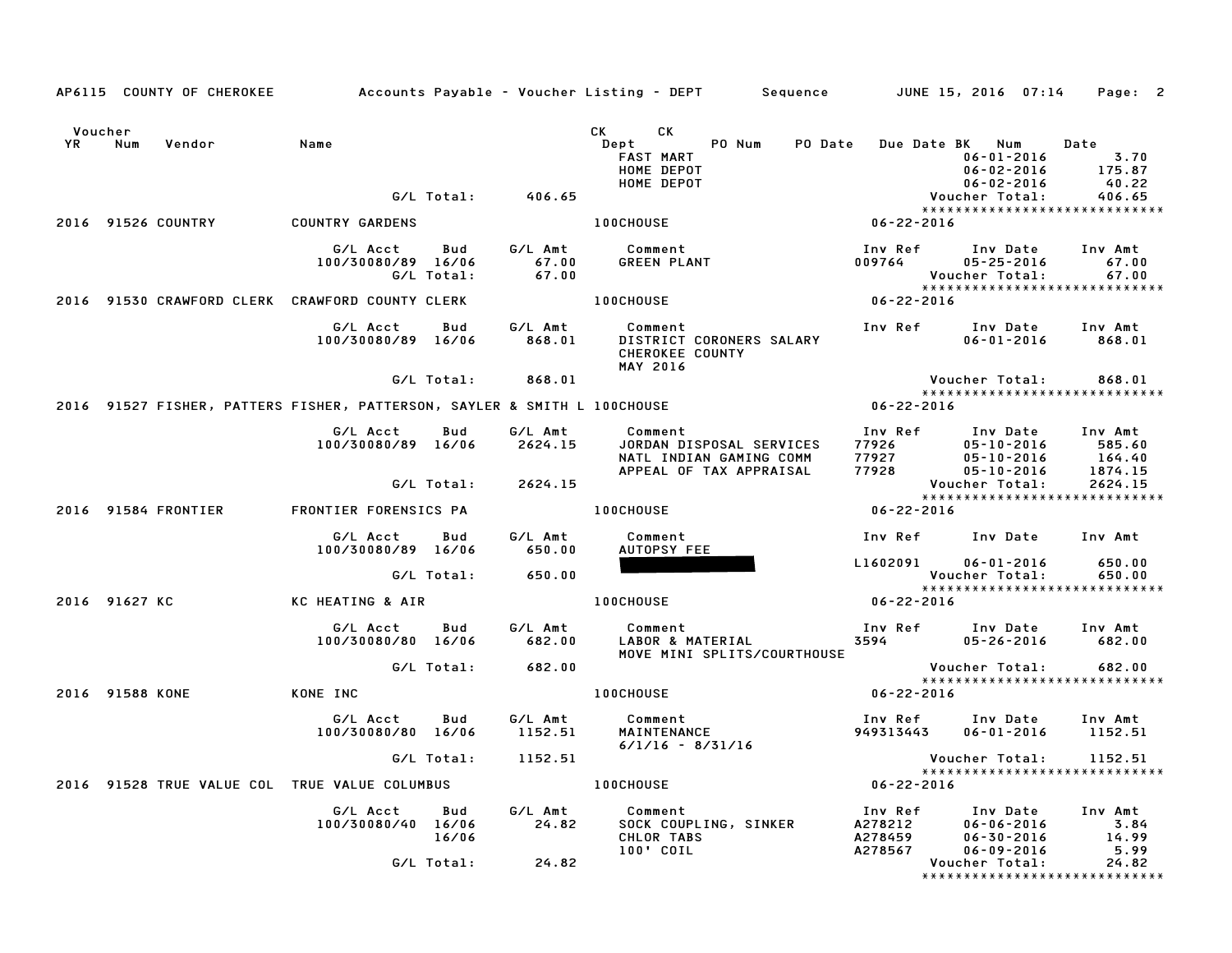|               |     | AP6115 COUNTY OF CHEROKEE | Accounts Payable – Voucher Listing – DEPT                              |                            |                               |                                             |                                               | Sequence |                               | JUNE 15, 2016  07:14                                                 |        | Page: 3                                                             |  |
|---------------|-----|---------------------------|------------------------------------------------------------------------|----------------------------|-------------------------------|---------------------------------------------|-----------------------------------------------|----------|-------------------------------|----------------------------------------------------------------------|--------|---------------------------------------------------------------------|--|
| Voucher<br>YR | Num | Vendor                    | Name                                                                   |                            |                               | Dept                                        | PO Num                                        | PO Date  | Due Date BK                   | CK<br>Num                                                            |        | СK<br>Date                                                          |  |
|               |     |                           |                                                                        |                            |                               |                                             |                                               |          |                               | <b>DEPT</b>                                                          | Total: | 22755.71                                                            |  |
|               |     | 2016 91531 COLUMBUS NEWS  | COLUMBUS NEWS REPORT                                                   |                            |                               | 100COMM                                     |                                               |          | $06 - 22 - 2016$              |                                                                      |        | ******************                                                  |  |
|               |     |                           | G/L Acct<br>100/30010/78 16/06                                         | Bud                        | G/L Amt<br>446.00             | Comment<br>SE HS GRADUATION<br>LEGAL NOTICE | CUHS GRADUATION/CREDIT                        |          | Inv Ref                       | Inv Date<br>$05 - 06 - 2016$<br>$05 - 11 - 2016$<br>$05 - 25 - 2016$ |        | Inv Amt<br>220.00<br>110.00<br>28.00                                |  |
|               |     |                           |                                                                        | G/L Total:                 | 446.00                        | LEGAL NOTICE                                |                                               |          |                               | $05 - 25 - 2016$<br>Voucher Total:                                   |        | 88.00<br>446.00<br>******************************                   |  |
|               |     |                           |                                                                        |                            |                               |                                             |                                               |          |                               | <b>DEPT</b>                                                          | Total: | 446.00                                                              |  |
|               |     | 2016 91622 NEX TECH       | NEX-TECH                                                               |                            |                               | 100COMP                                     |                                               |          | $06 - 22 - 2016$              |                                                                      |        |                                                                     |  |
|               |     |                           | G/L Acct<br>100/30150/89 16/06                                         | Bud<br>G/L Total:          | G/L Amt<br>2.50<br>2.50       | Comment<br>ACCT 0000403167                  |                                               |          | Inv Ref                       | Inv Date<br>$06 - 01 - 2016$<br>Voucher Total:                       |        | Inv Amt<br>2.50<br>2.50                                             |  |
|               |     | 2016 91537 STRONGHOLD     | <b>STRONGHOLD DATA</b>                                                 |                            |                               | 100COMP                                     |                                               |          | $06 - 22 - 2016$              |                                                                      |        | *****************************                                       |  |
|               |     |                           | G/L Acct<br>100/30150/89 16/06                                         | Bud<br>G/L Total:          | G/L Amt<br>3800.00<br>3800.00 | Comment                                     | AGMT: MSP PLATINUM                            |          | Inv Ref<br>19728              | Inv Date<br>$06 - 01 - 2016$<br>Voucher Total:                       |        | Inv Amt<br>3800.00<br>3800.00<br>*****************************      |  |
|               |     |                           |                                                                        |                            |                               |                                             |                                               |          |                               | <b>DEPT</b>                                                          | Total: | 3802.50                                                             |  |
|               |     |                           | 2016 91585 ADVANTAGE COMP ADVANTAGE COMPUTER ENTERPRISES INC 100DCOURT |                            |                               |                                             |                                               |          | 06-22-2016                    |                                                                      |        |                                                                     |  |
|               |     |                           | G/L Acct<br>100/30070/24 16/06                                         | Bud<br>16/06<br>G/L Total: | G/L Amt<br>93.75<br>93.75     | Comment                                     | <b>COMPUTER SERVICES</b><br>COMPUTER SERVICES |          | Inv Ref<br>54003<br>54271     | Inv Date<br>$05 - 17 - 2016$<br>$06 - 01 - 2016$<br>Voucher Total:   |        | Inv Amt<br>56.25<br>37.50<br>93.75<br>***************************** |  |
|               |     | 2016 91639 CARLSON, T     | TAMMIE CARLSON-OAS                                                     |                            |                               | 100DCOURT                                   |                                               |          | 06-22-2016                    |                                                                      |        |                                                                     |  |
|               |     |                           | G/L Acct<br>100/30070/73 16/06                                         | Bud<br>G/L Total:          | G/L Amt<br>216.30<br>216.30   | Comment<br>TRAVEL EXPENSE                   |                                               |          | Inv Ref                       | Inv Date<br>$06 - 13 - 2016$<br>Voucher Total:                       |        | Inv Amt<br>216.30<br>216.30<br>******************************       |  |
|               |     | 2016 91641 ETTINGERS      | ETTINGER'S OFFICE SUPPLY                                               |                            |                               | 100DCOURT                                   |                                               |          | $06 - 22 - 2016$              |                                                                      |        |                                                                     |  |
|               |     |                           | G/L Acct<br>100/30070/21 16/06                                         | Bud<br>G/L Total:          | G/L Amt<br>82.42<br>82.42     | Comment<br>SELF INK STAMP                   | PENS, 2 HOLE PUNCH, SURGE                     |          | Inv Ref<br>4731990<br>4735870 | Inv Date<br>$05 - 23 - 2016$<br>$06 - 01 - 2016$<br>Voucher Total:   |        | Inv Amt<br>21.75<br>60.67<br>82.42                                  |  |
|               |     |                           |                                                                        |                            |                               |                                             |                                               |          |                               |                                                                      |        | *******************************                                     |  |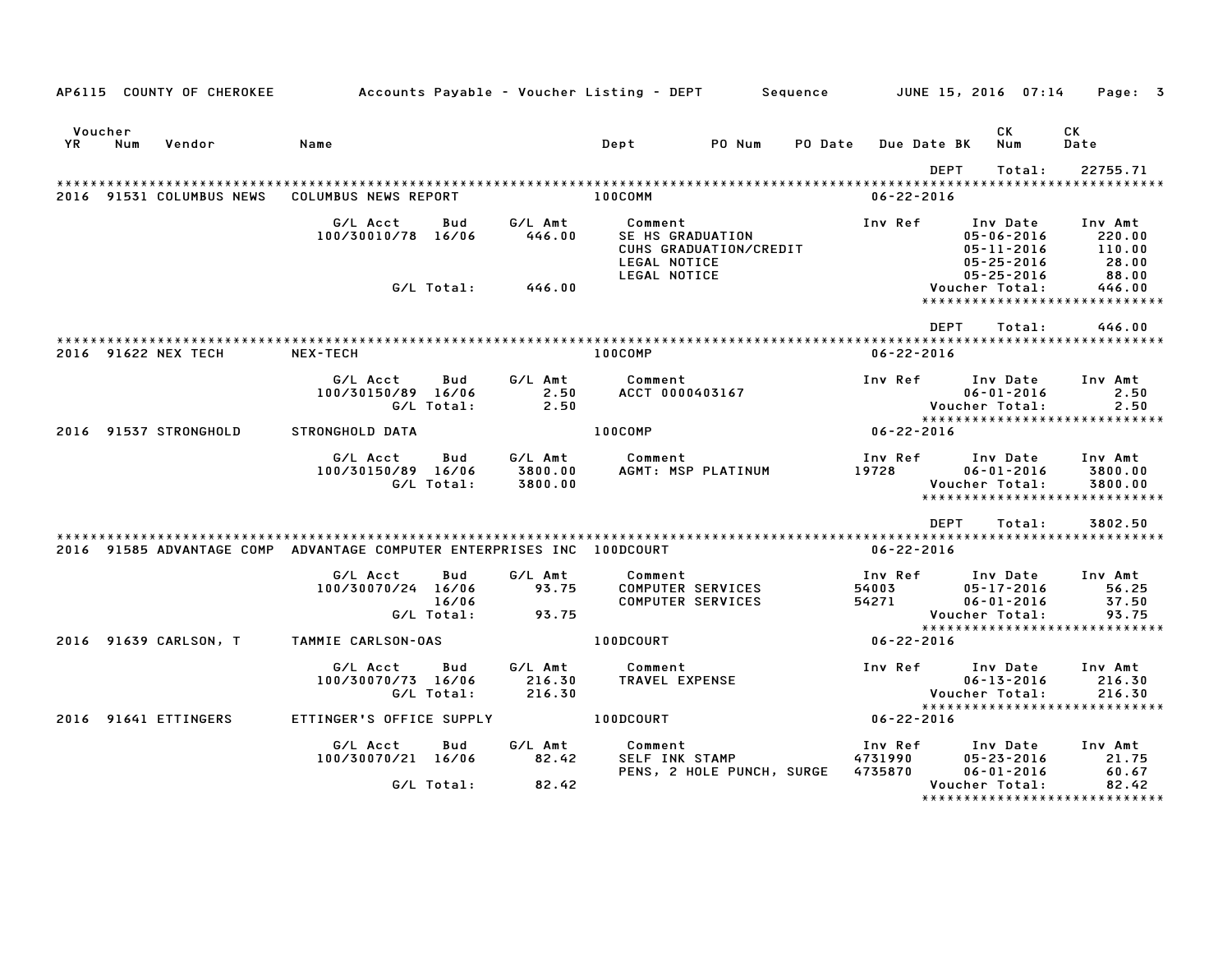| AP6115 COUNTY OF CHEROKEE                                     |                                                     |                             | Accounts Payable – Voucher Listing – DEPT<br>Sequence                                                                                        |                                         | JUNE 15, 2016  07:14                                 | Page: 4                                                      |
|---------------------------------------------------------------|-----------------------------------------------------|-----------------------------|----------------------------------------------------------------------------------------------------------------------------------------------|-----------------------------------------|------------------------------------------------------|--------------------------------------------------------------|
| Voucher<br><b>YR</b><br>Num<br>Vendor<br>2016 91651 TURLEY, L | Name<br>LADELL F TURLEY CSR                         |                             | Dept<br>PO Num<br>100DCOURT                                                                                                                  | PO Date Due Date BK<br>$06 - 22 - 2016$ | CK<br>Num                                            | CК<br>Date                                                   |
|                                                               | G/L Acct<br>Bud<br>100/30070/73 16/06<br>G/L Total: | G/L Amt<br>323.75<br>323.75 | Comment<br><b>CONFERENCE TRAVEL</b>                                                                                                          | Inv Ref                                 | Inv Date<br>$06 - 13 - 2016$<br>Voucher Total:       | Inv Amt<br>323.75<br>323.75<br>***************************** |
| 2016 91642 US CELLULAR                                        | US CELLULAR                                         |                             | 100DCOURT                                                                                                                                    | 06-22-2016                              |                                                      |                                                              |
|                                                               | G/L Acct<br>Bud<br>100/30070/84 16/06<br>G/L Total: | G/L Amt<br>40.99<br>40.99   | Comment<br>ACCT 558976541                                                                                                                    | Inv Ref                                 | Inv Date<br>01389293518 05-20-2016<br>Voucher Total: | Inv Amt<br>40.99<br>40.99<br>*****************************   |
|                                                               |                                                     |                             |                                                                                                                                              | <b>DEPT</b>                             | Total:                                               | 757.21                                                       |
| 2016 91548 NATALINIS                                          | NATALINI'S AUTOMOTIVE                               |                             | 100E/P                                                                                                                                       | $06 - 22 - 2016$                        |                                                      |                                                              |
|                                                               | G/L Acct<br>Bud<br>100/30090/25 16/06               | G/L Amt<br>59.78            | Comment<br>OIL, OIL FILTER, AIR FILTER 604177<br><b>HAL BULB</b>                                                                             | Inv Ref<br>604179                       | Inv Date<br>$06 - 01 - 2016$<br>$06 - 01 - 2016$     | Inv Amt<br>50.97<br>8.81                                     |
|                                                               | G/L Total:                                          | 59.78                       |                                                                                                                                              |                                         | Voucher Total:                                       | 59.78<br>*****************************                       |
|                                                               |                                                     |                             |                                                                                                                                              | <b>DEPT</b>                             | Total:                                               | 59.78                                                        |
| 2016 91532 COLUMBUS                                           | CITY OF COLUMBUS                                    |                             | 100ECON                                                                                                                                      | $06 - 22 - 2016$                        |                                                      |                                                              |
|                                                               | G/L Acct<br>Bud<br>100/30230/74 16/06<br>G/L Total: | G/L Amt<br>75.70<br>75.70   | Comment<br>ACCT 08-13630-01                                                                                                                  | Inv Ref                                 | Inv Date<br>$05 - 27 - 2016$<br>Voucher Total:       | Inv Amt<br>75.70<br>75.70                                    |
| 2016 91535 ECIVIS                                             | <b>ECIVIS</b>                                       |                             | 100ECON                                                                                                                                      | 06-22-2016                              |                                                      | *****************************                                |
|                                                               | G/L Acct<br>Bud<br>100/30230/89 16/06               | G/L Amt<br>4850.00          | Comment<br><b>GRANTS RESEARCH</b><br><b>GRANTS NETWORK</b><br>INCENTIVE DISCOUNT<br>MULTI YEAR DISCOUNT                                      | Inv Ref<br>104821                       | Inv Date<br>$12 - 07 - 2015$                         | Inv Amt<br>8250.00<br>1800.00<br>4195.00CR<br>1005.00CR      |
|                                                               | G/L Total:                                          | 4850.00                     |                                                                                                                                              |                                         | Voucher Total:                                       | 4850.00                                                      |
| 2016 91536 MILLER, JAN                                        | JANET L MILLER                                      |                             | 100ECON                                                                                                                                      | $06 - 22 - 2016$                        |                                                      | *****************************                                |
|                                                               | G/L Acct<br>Bud<br>100/30230/89 16/06               | G/L Amt<br>502.61           | Comment<br><b>REIMBURSEMENTS</b><br>POSTAGE STAMPS<br>PO BOX RENT<br>MILEAGE/MAY 2016<br>PAINT/NEW OFFICE SPACE<br>PRIMER, PAINTING SUPPLIES | Inv Ref                                 | Inv Date                                             | Inv Amt<br>47.00<br>35.00<br>327.78<br>58.84<br>33.99        |
|                                                               | G/L Total:                                          | 502.61                      |                                                                                                                                              |                                         | Voucher Total:                                       | 502.61<br>*****************************                      |
|                                                               |                                                     |                             |                                                                                                                                              | <b>DEPT</b>                             | Total:                                               | 5428.31<br>***************************                       |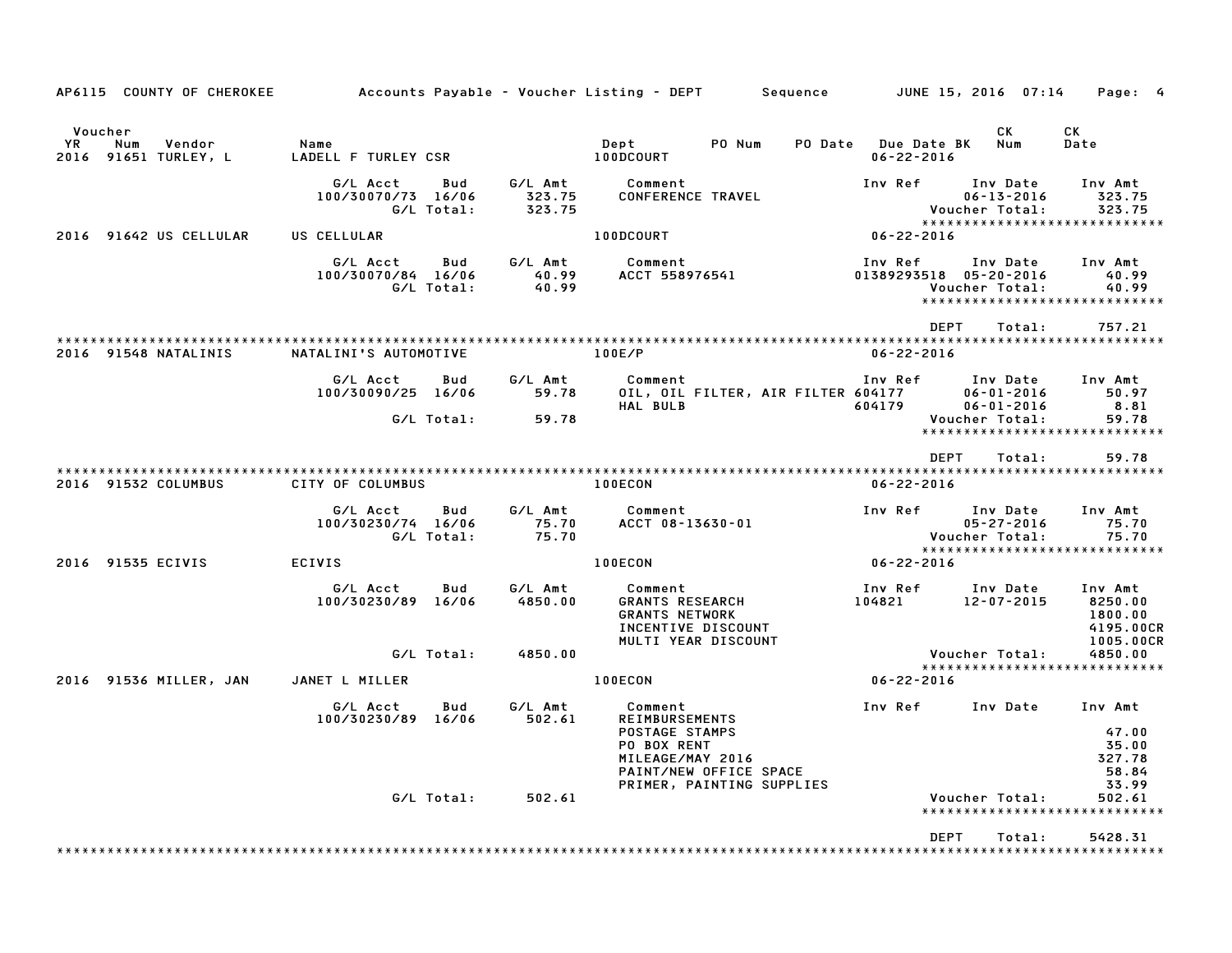|                      |                                 |                                                                                                | AP6115 COUNTY OF CHEROKEE Accounts Payable - Voucher Listing - DEPT Sequence JUNE 15, 2016 07:14 Page: 5                                                                                                                                |                                                                                                               |                               |
|----------------------|---------------------------------|------------------------------------------------------------------------------------------------|-----------------------------------------------------------------------------------------------------------------------------------------------------------------------------------------------------------------------------------------|---------------------------------------------------------------------------------------------------------------|-------------------------------|
| Voucher<br><b>YR</b> | Num<br>2016 91610 CINTAS        |                                                                                                |                                                                                                                                                                                                                                         | <b>CK</b>                                                                                                     | CK<br>Date                    |
|                      |                                 |                                                                                                | G/L Acct Bud G/L Amt Comment<br>100/30330/21 16/06 106.94 BATTERIES<br>G/L Total: 106.94 CLOVES<br>100EMPCOMP                                                                                                                           | Inv Ref Inv Date Inv Amt                                                                                      |                               |
|                      | 2016 91539 COAST COAST TO COAST |                                                                                                |                                                                                                                                                                                                                                         |                                                                                                               |                               |
|                      |                                 |                                                                                                |                                                                                                                                                                                                                                         |                                                                                                               |                               |
|                      |                                 | 2016 91617 CULLIGAN CULLIGAN OF JOPLIN                                                         |                                                                                                                                                                                                                                         |                                                                                                               | ***************************** |
|                      |                                 | G/L Acct Bud G/L Amt Comment<br>100/30330/31 16/06 15.85 WATER<br>G/L Total: 15.85             | WATER                                                                                                                                                                                                                                   | Inv Ref Inv Date Inv Amt<br>81163 06-09-2016 15.85<br>Voucher Total: 15.85<br>******************************* |                               |
|                      | 2016 91540 ETTINGERS            |                                                                                                | ETTINGER'S OFFICE SUPPLY 100EMPCOMP 06-22-2016                                                                                                                                                                                          |                                                                                                               |                               |
|                      |                                 |                                                                                                | G/L Acct Bud G/L Amt Comment Inv Ref Inv Date Inv Amt<br>100/30330/31 16/06 124.60 REFILL FRAG, TRASH BAGS 4735800 06-01-2016 124.60<br>100/30330/23 16/06 176.12 NOTES.FOLDERS, LAM POUCH 4735790 06-01-2016 176.12<br>G/L Total: 300. |                                                                                                               |                               |
|                      |                                 | 2016 91541 HEARTLAND HEARTLAND ELECTRIC COOPERATIVE INC 100EMPCOMP                             |                                                                                                                                                                                                                                         | $06 - 22 - 2016$                                                                                              |                               |
|                      |                                 |                                                                                                | G/L Acct Bud G/L Amt Comment Inv Ref Inv Date Inv Amt<br>100/30330/25 16/06 44.10 ACCT 50891200 STROM SIREN 06-01-2016 44.10<br>G/L Total: 44.10 Voucher Total: 44.10                                                                   |                                                                                                               |                               |
|                      | 2016 91663 MCCARTYS MCCARTY'S   |                                                                                                | $100$ EMPCOMP $06 - 22 - 2016$                                                                                                                                                                                                          |                                                                                                               |                               |
|                      |                                 |                                                                                                | G/L Acct Bud G/L Amt Comment Inv Ref Inv Date Inv Amt<br>100/30330/32 16/06 146.28 LAMINATING SHEETS 6403640 06-13-2016 146.28<br>G/L Total: 146.28 146.28 Voucher Total: 146.28                                                        | Voucher Total: 146.28<br>****************************                                                         |                               |
|                      |                                 | 2016 91542 MIDWEST COLOR MIDWEST COLOR GRAPHICS AND MODEMPCOMP                                 | $06 - 22 - 2016$                                                                                                                                                                                                                        |                                                                                                               |                               |
|                      |                                 | G/L Acct  Bud  G/L Amt  Comment<br>100/30330/32 16/06  365.00  ENVELOPES<br>G/L Total:  365.00 |                                                                                                                                                                                                                                         | Inv Ref Inv Date Inv Amt                                                                                      |                               |
|                      |                                 | 2016 91637 OFFICE 8004 OFFICE DEPOT BUSINESS CREDIT 100EMPCOMP                                 |                                                                                                                                                                                                                                         | $06 - 22 - 2016$                                                                                              |                               |
|                      |                                 | G/L Acct  Bud  G/L Amt  Comment<br>100/30330/30  16/06  159.97  PERF  PAD,                     |                                                                                                                                                                                                                                         |                                                                                                               |                               |
|                      |                                 | G/L Total: 159.97                                                                              |                                                                                                                                                                                                                                         |                                                                                                               | ***************************** |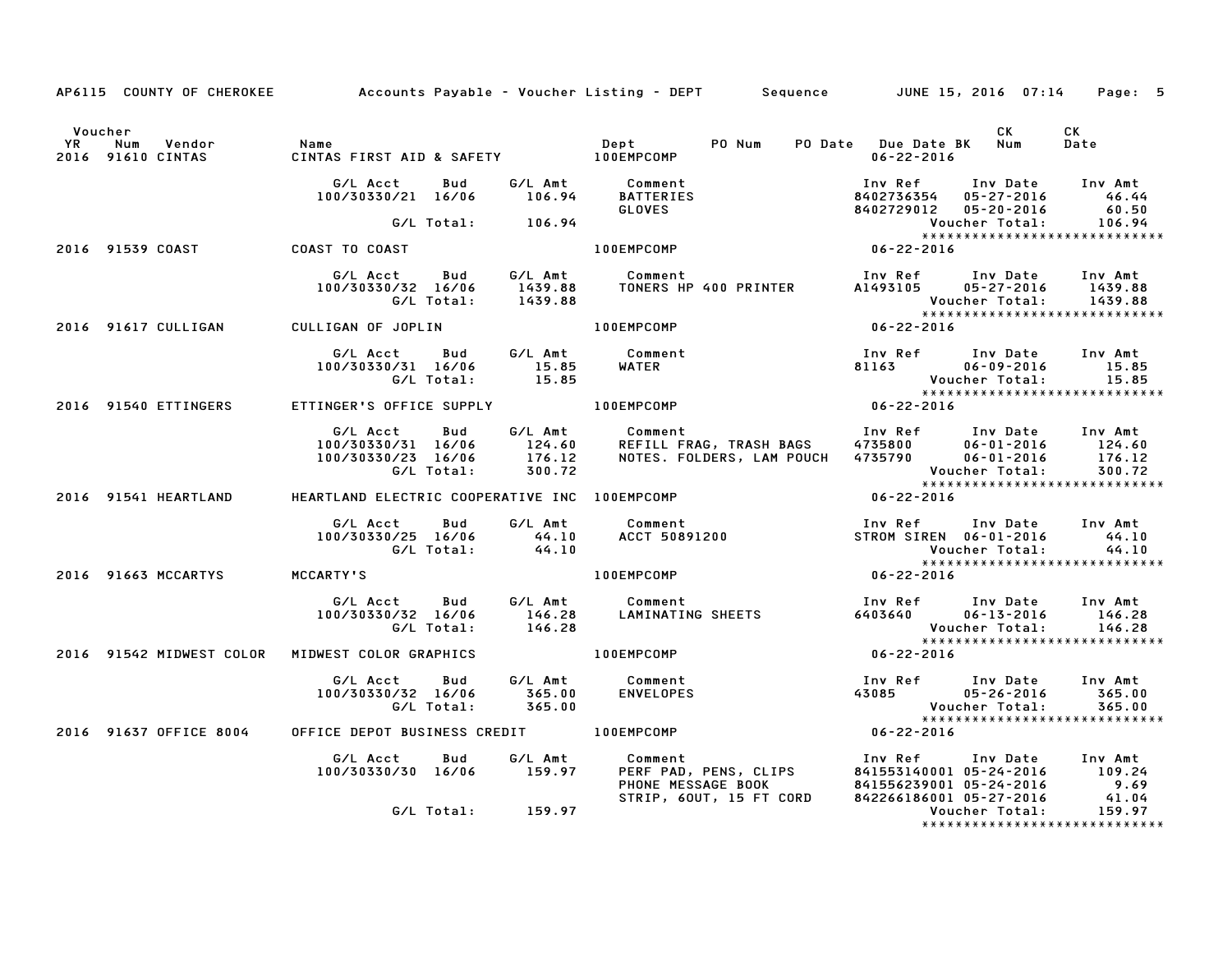| AP6115 COUNTY OF CHEROKEE                          |                                |                   |                             | Accounts Payable – Voucher Listing – DEPT         Sequence   |                                         | JUNE 15, 2016  07:14                                     | Page: 6                                                      |
|----------------------------------------------------|--------------------------------|-------------------|-----------------------------|--------------------------------------------------------------|-----------------------------------------|----------------------------------------------------------|--------------------------------------------------------------|
| Voucher<br>YR<br>Num<br>Vendor<br>2016 91645 QUILL | Name<br>QUILL CORPORATION      |                   |                             | Dept<br>PO Num<br>100EMPCOMP                                 | PO Date Due Date BK<br>$06 - 22 - 2016$ | CK<br>Num                                                | CK<br>Date                                                   |
|                                                    | G/L Acct<br>100/30330/27 16/06 | Bud               | G/L Amt<br>212.55           | Comment<br>KEYBOARD, PAPER, PENS<br><b>TONER</b>             | Inv Ref<br>6400652                      | Inv Date<br>$06 - 06 - 2016$                             | Inv Amt<br>212.55                                            |
|                                                    |                                | G/L Total:        | 212.55                      |                                                              |                                         | Voucher Total:                                           | 212.55                                                       |
| 2016 91643 WESTAR                                  | WESTAR ENERGY                  |                   |                             | 100EMPCOMP                                                   | $06 - 22 - 2016$                        |                                                          | *****************************                                |
|                                                    | G/L Acct<br>100/30330/25 16/06 | Bud               | G/L Amt<br>33.81            | Comment<br>ACCT 2457329745<br><b>STORM SIREN</b>             | Inv Ref                                 | Inv Date<br>$06 - 09 - 2016$                             | Inv Amt<br>33.81                                             |
|                                                    |                                | G/L Total:        | 33.81                       |                                                              |                                         | Voucher Total:                                           | 33.81<br>*****************************                       |
|                                                    |                                |                   |                             |                                                              | <b>DEPT</b>                             | Total:                                                   | 2825.10                                                      |
| 2016 91631 SANDERS, R                              | <b>RODNEY SANDERS</b>          |                   |                             | 100GIS                                                       | $06 - 22 - 2016$                        |                                                          |                                                              |
|                                                    | G/L Acct<br>100/30210/89 16/06 | Bud               | G/L Amt<br>1895.00          | Comment<br>OFFSITE GIS DATA SUPPORT<br>GIS TECHNICAL SUPPORT | Inv Ref<br>20160602                     | Inv Date<br>$06 - 03 - 2016$                             | Inv Amt<br>1515.00<br>380.00                                 |
|                                                    |                                | G/L Total:        | 1895.00                     |                                                              |                                         | Voucher Total:                                           | 1895.00<br>*****************************                     |
|                                                    |                                |                   |                             |                                                              | DEPT                                    | Total:                                                   | 1895.00                                                      |
| 2016 91546 COLUMBUS POSTMA POSTMASTER GENERAL      |                                |                   |                             | 100HR                                                        | $06 - 22 - 2016$                        |                                                          |                                                              |
|                                                    | G/L Acct<br>100/30095/29 16/06 | Bud<br>G/L Total: | G/L Amt<br>84.00<br>84.00   | Comment<br>PO BOX 2 YEARLY RENTAL                            | Inv Ref                                 | Inv Date<br>$06 - 08 - 2016$<br>Voucher Total:           | Inv Amt<br>84.00<br>84.00<br>*****************************   |
|                                                    |                                |                   |                             |                                                              | <b>DEPT</b>                             | Total:                                                   | 84.00                                                        |
| 2016 91589 CBM                                     | <b>CBM MANAGED SERVICES</b>    |                   |                             | 100JAIL                                                      | $06 - 22 - 2016$                        |                                                          |                                                              |
|                                                    | G/L Acct<br>100/30140/31 16/06 | Bud               | G/L Amt<br>8337.76          | Comment<br>INMATE MEALS                                      | Inv Ref                                 | Inv Date                                                 | Inv Amt                                                      |
|                                                    |                                | 16/06             |                             | 5/19/16 - 5/25/16<br>$5/26/16 - 6/1/16$<br>$6/2/16 - 6/8/16$ | 01072<br>01349<br>01669                 | $05 - 25 - 2016$<br>$06 - 01 - 2016$<br>$06 - 08 - 2016$ | 2817.58<br>2760.88<br>2759.30                                |
|                                                    |                                | G/L Total:        | 8337.76                     |                                                              |                                         | Voucher Total:                                           | 8337.76<br>*****************************                     |
| 2016 91590 CHCSEK                                  | CHCSEK COLUMBUS                |                   |                             | 100JAIL                                                      | 06-22-2016                              |                                                          |                                                              |
|                                                    | G/L Acct<br>100/30140/81 16/06 | Bud<br>G/L Total: | G/L Amt<br>359.00<br>359.00 | Comment<br>DRUG SCREEN/TB TEST                               | Inv Ref                                 | Inv Date<br>05-31-2016<br>Voucher Total:                 | Inv Amt<br>359.00<br>359.00<br>***************************** |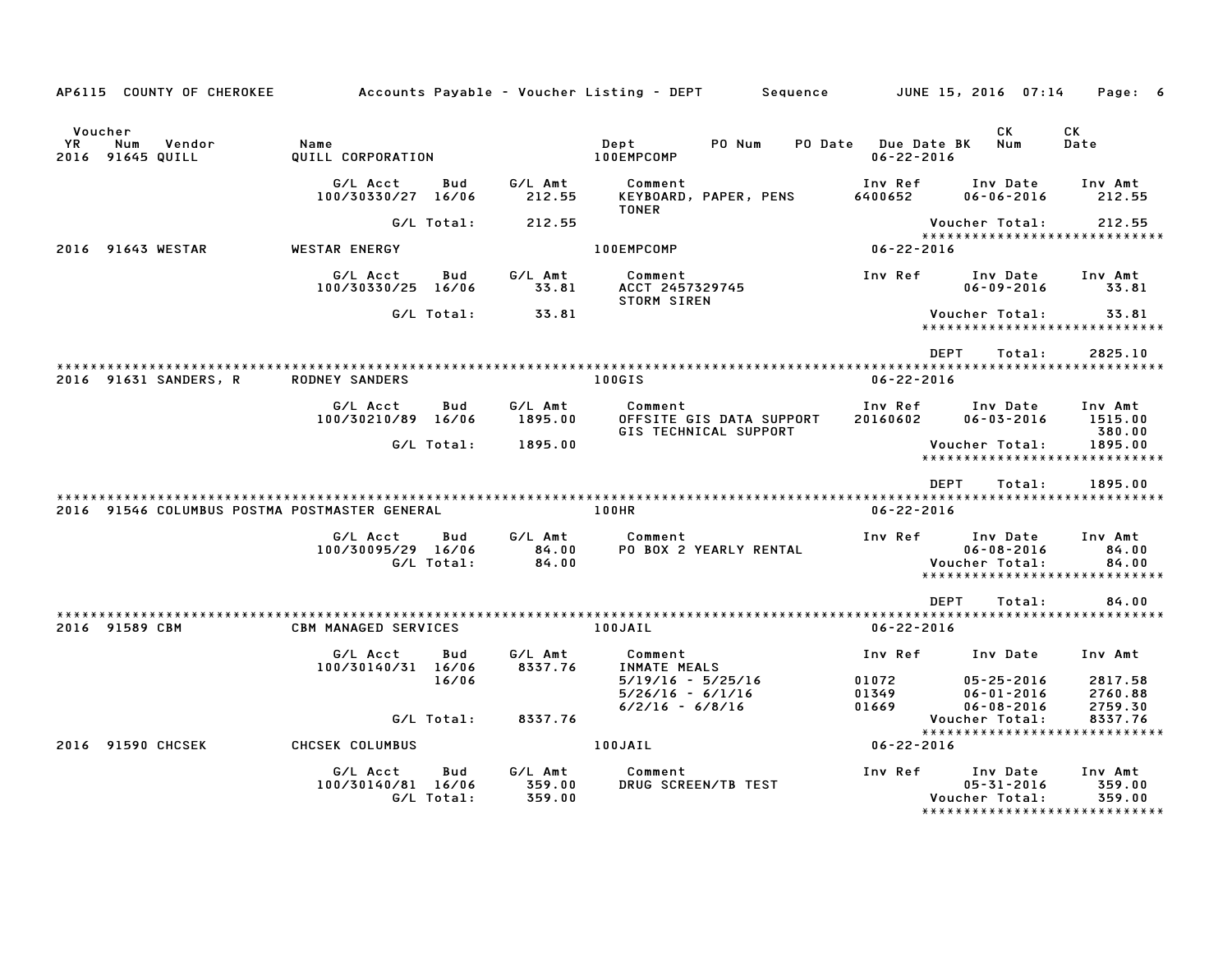|                      |                                        |                                                     |                               | AP6115 COUNTY OF CHEROKEE Accounts Payable – Voucher Listing – DEPT Sequence JUNE 15, 2016 07:14 Page: 7 |                                                                                          |                                                                                                               |                                 |
|----------------------|----------------------------------------|-----------------------------------------------------|-------------------------------|----------------------------------------------------------------------------------------------------------|------------------------------------------------------------------------------------------|---------------------------------------------------------------------------------------------------------------|---------------------------------|
| Voucher<br><b>YR</b> | Num<br>Vendor<br>2016 91593 CITY TELE  | Name<br>CITY TELE COIN COMPANY INC 100JAIL          |                               | CK CK<br>PO Num<br>Dept                                                                                  | PO Date Due Date BK Num<br>$06 - 22 - 2016$                                              |                                                                                                               | Date                            |
|                      |                                        | G/L Acct<br>Bud<br>100/30140/39 16/06<br>G/L Total: | 1500.00<br>1500.00            |                                                                                                          | Inv Ref<br>11213                                                                         | Inv Date<br>$05 - 23 - 2016$<br>Voucher Total:                                                                | Inv Amt<br>1500.00<br>1500.00   |
|                      | 2016 91591 COLUMBUS                    | CITY OF COLUMBUS                                    |                               | 100JAIL                                                                                                  | $06 - 22 - 2016$                                                                         |                                                                                                               |                                 |
|                      |                                        | G/L Acct<br>Bud<br>100/30140/72 16/06<br>G/L Total: | G/L Amt<br>110.00<br>110.00   | Comment<br>ACCT 09-52410-01                                                                              | Inv Ref Inv Date<br>00-21-2016<br>Voucher Total: 110.00<br>***************************** | $05 - 27 - 2016$                                                                                              | Inv Amt<br>110.00               |
|                      | 2016 91675 COMMERCE VISA COMMERCE BANK |                                                     |                               | 100JAIL                                                                                                  | $06 - 22 - 2016$                                                                         |                                                                                                               |                                 |
|                      |                                        | G/L Acct<br>100/30140/73 16/06                      | G/L Amt<br>Bud<br>193.49      | Comment<br>ACCT  <br>CASEYS, LARNED                                                                      | Inv Ref<br>D OPLOTNIK                                                                    | Inv Date Inv Amt<br>$05 - 10 - 2016$                                                                          | 24.31                           |
|                      |                                        |                                                     |                               | CASEYS, LARNED<br>SHELL OIL<br>IHOP, WICHITA                                                             |                                                                                          | $05 - 10 - 2016$<br>$05 - 13 - 2016$<br>05-13-2016                                                            | 13.25<br>15.01<br>18.24         |
|                      |                                        |                                                     |                               | MCDONALDS, OZARK<br>SHELL OIL<br>SHELL OIL<br><b>DOYLES CORNER</b>                                       |                                                                                          | 05-13-2016<br>05-23-2016<br>05-23-2016<br>05-23-2016<br>05-23-2016                                            | 21.97<br>21.06<br>18.48<br>3.02 |
|                      |                                        |                                                     |                               | <b>DENNYS</b><br>WALMART<br>FOOD PLAZA<br>MCDONALDS                                                      |                                                                                          | 05-23-2016<br>05-27-2016<br>06-03-2016<br>$06 - 03 - 2016$                                                    | 23.41<br>24.38<br>5.78<br>4.58  |
|                      |                                        |                                                     | G/L Total: 193.49             |                                                                                                          |                                                                                          | Voucher Total:                                                                                                | 193.49                          |
|                      | 2016 91676 CORRECT                     | CORRECT CARE SOLUTIONS LLC                          |                               | 100JAIL                                                                                                  | $06 - 22 - 2016$                                                                         | *****************************                                                                                 |                                 |
|                      |                                        | G/L Acct<br>Bud<br>100/30140/81 16/06               | G/L Amt<br>18.00              | Comment<br>INMATE HEALTHCARE                                                                             |                                                                                          | Inv Ref Inv Date Inv Amt                                                                                      |                                 |
|                      |                                        | G/L Total:                                          | 18.00                         |                                                                                                          |                                                                                          | 06071602 06-07-2016<br>Voucher Total:                                                                         | 18.00<br>18.00                  |
|                      | 2016 91592 CWD                         | CASH-WA DISTRIBUTING                                |                               | 100JAIL                                                                                                  | $06 - 22 - 2016$                                                                         |                                                                                                               |                                 |
|                      |                                        | G/L Acct<br>Bud<br>100/30140/31 16/06<br>G/L Total: | G/L Amt<br>17.16<br>17.16     | Comment<br>FILM WRAP                                                                                     |                                                                                          | Inv Ref Inv Date Inv Amt<br>10563350 06-06-2016 17.16<br>Voucher Total: 17.16<br>**************************** | 17.16                           |
|                      | 2016 91659 EMPIRE                      | EMPIRE DISTRICT ELECTRIC COMPANY 100JAIL            |                               |                                                                                                          | $06 - 22 - 2016$                                                                         |                                                                                                               |                                 |
|                      |                                        | G/L Acct<br>Bud<br>100/30140/72 16/06<br>G/L Total: | G/L Amt<br>4645.41<br>4645.41 | <b>Comment</b><br>ACCT 643108-13-7                                                                       | Inv Ref      Inv Date                                                                    | $06 - 09 - 2016$<br>*****************************                                                             | Inv Amt<br>4645.41<br>4645.41   |
|                      | 2016 91594 EVANS                       | EVAN'S HEALTH MART DRUG                             | <b>100JAIL</b>                |                                                                                                          | $06 - 22 - 2016$                                                                         |                                                                                                               |                                 |
|                      |                                        | G/L Acct Bud<br>100/30140/81 16/06<br>G/L Total:    | G/L Amt<br>1790.32<br>1790.32 | Comment<br>INMATE MEDICATION                                                                             | Inv Ref                                                                                  | Inv Date<br>$05 - 30 - 2016$<br>Voucher Total:                                                                | Inv Amt<br>1790.32<br>1790.32   |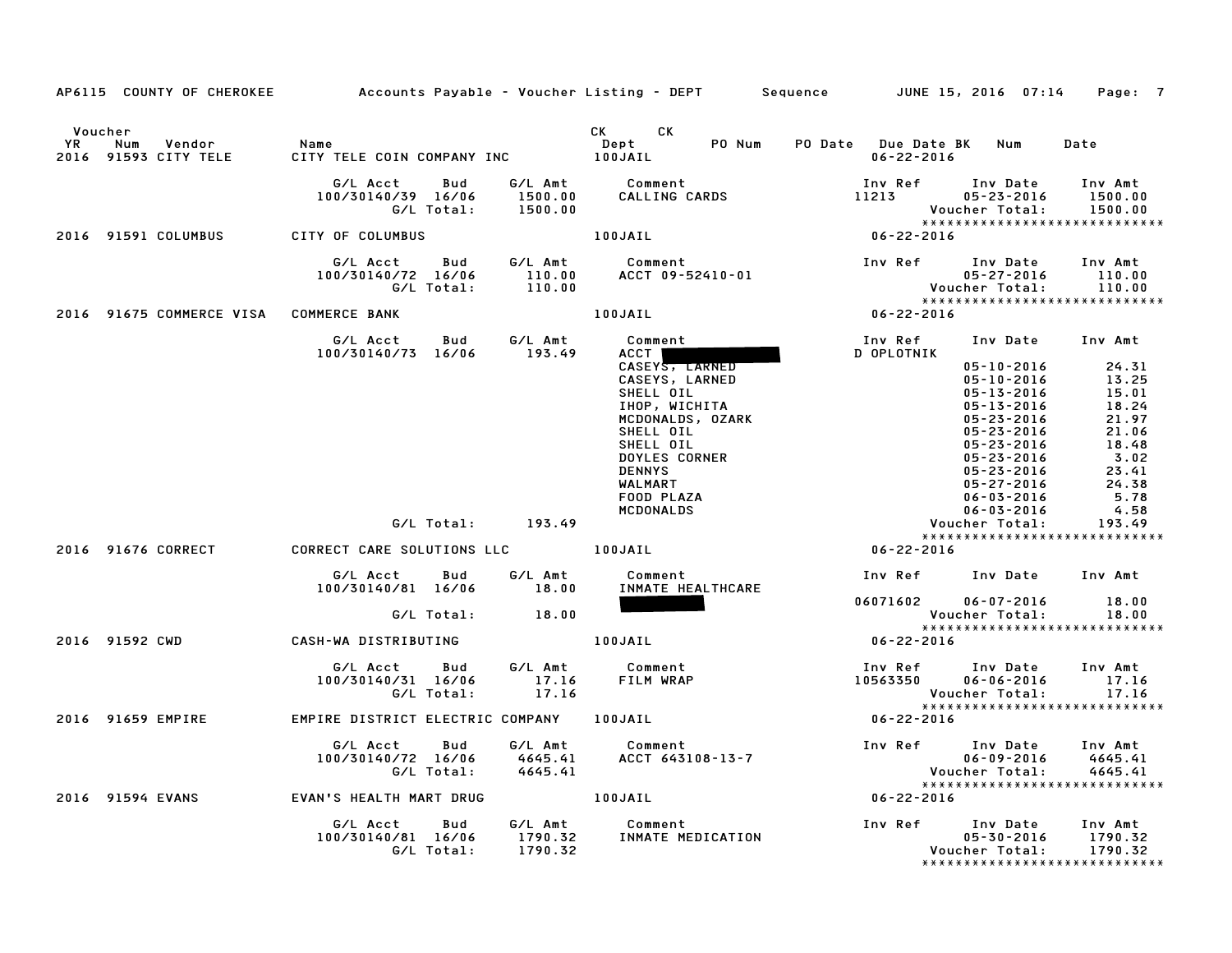|                      |                                                                             |                                                                                                              |                  | AP6115 COUNTY OF CHEROKEE Accounts Payable – Voucher Listing – DEPT Sequence JUNE 15, 2016 07:14 Page: 8                                                   |                  |                                                                                                        |                               |
|----------------------|-----------------------------------------------------------------------------|--------------------------------------------------------------------------------------------------------------|------------------|------------------------------------------------------------------------------------------------------------------------------------------------------------|------------------|--------------------------------------------------------------------------------------------------------|-------------------------------|
| Voucher<br><b>YR</b> | Vendor<br>Num<br>YR Num Vendor – Name<br>2016 91624 H&S – H & S CONTRACTING | Name                                                                                                         | Dept<br>100JAIL  | CK CK<br>$\mathbf{Depth}$<br>PO Num                                                                                                                        | $06 - 22 - 2016$ | PO Date Due Date BK Num                                                                                | Date                          |
|                      |                                                                             | G/L Acct<br>100/30140/80 16/06 2386.72                                                                       |                  | Bud G/L Amt Comment<br>DISCONNECT STORAGE TANKS<br>DISCONNECT STORAGE TANKS<br>REROUTF WATER CURRICLE<br>REROUTE WATER SUPPLY<br>INSTALL NEW STORAGE TANKS |                  | $06 - 10 - 2016$ 2386.72                                                                               | Inv Amt                       |
|                      | 2016 91625 HENRY KRAFT HENRY KRAFT INC                                      | G/L Total: 2386.72                                                                                           |                  | 100JAIL                                                                                                                                                    | $06 - 22 - 2016$ | Voucher Total: 2386.72<br>*****************************                                                |                               |
|                      |                                                                             |                                                                                                              |                  |                                                                                                                                                            |                  |                                                                                                        |                               |
|                      |                                                                             | G/L Acct Bud G/L Amt                                                                                         |                  | Comment<br>100/30140/40 16/06 399.89 BLEACH, SANITIZER, CUPS 224905 06-09-2016 399.89<br>DETERGENT, TOWELS, T/TISSUE                                       |                  | Inv Ref Inv Date Inv Amt                                                                               |                               |
|                      |                                                                             | G/L Total: 399.89                                                                                            |                  |                                                                                                                                                            |                  | Voucher Total: 399.89<br>****************************                                                  |                               |
|                      | 2016 91595 KANSAS MED                                                       |                                                                                                              |                  | KANSAS MEDICAL SUPPLY 100JAIL 100JAIL 06-22-2016                                                                                                           |                  |                                                                                                        |                               |
|                      |                                                                             | G/L Acct Bud<br>100/30140/81 16/06<br>G/L Total:                                                             | $7.89$<br>$7.89$ | G/L Amt Comment                                                                                                                                            |                  | Inv Ref Inv Date Inv Amt                                                                               | 7.89                          |
|                      | 2016 91619 KS GAS                                                           | KANSAS GAS SERVICE 100JAIL                                                                                   |                  |                                                                                                                                                            |                  |                                                                                                        |                               |
|                      |                                                                             | G/L Acct<br>100/30140/72 16/06 238.03<br>G/L Total: 238.03                                                   |                  | Bud G/L Amt Comment                                                                                                                                        |                  | Inv Ref      Inv Date     Inv Amt                                                                      | 238.03<br>238.03              |
|                      | 2016 91596 LOCKE LOCKE SUPPLY                                               |                                                                                                              |                  | 100JAIL                                                                                                                                                    | $06 - 22 - 2016$ | ******************************                                                                         |                               |
|                      |                                                                             | G/L Acct  Bud  G/L Amt  Comment<br>100/30140/80  16/06  2937.46  STORAGE TANK<br>16/06<br>G/L Total: 2937.46 |                  |                                                                                                                                                            |                  | 05-31-2016 2871.20<br>Voucher Total:                                                                   | 66.26<br>2937.46              |
|                      |                                                                             | 2016 91597 MANZER FAMILY MANZER FAMILY MEDICINE                                                              |                  | 100JAIL                                                                                                                                                    | $06 - 22 - 2016$ | *****************************                                                                          |                               |
|                      |                                                                             | G/L Acct<br>Bud<br>100/30140/81 16/06<br>G/L Total:      4785.00                                             | 4785.00          | G/L Amt Comment Inv Ref Inv Date<br>4785.00 INMATE PATIENTS SEEN Voucher Total:<br>4785.00 Voucher Total:                                                  |                  |                                                                                                        | Inv Amt<br>4785.00<br>4785.00 |
|                      | 2016 91677 MERCY 4524                                                       | MERCY CLINIC JOPLIN LLC 100JAIL                                                                              |                  | $06 - 22 - 2016$                                                                                                                                           |                  | *****************************                                                                          |                               |
|                      |                                                                             | G/L Acct Bud<br>100/30140/81 16/06                                                                           | G/L Amt          | Comment                                                                                                                                                    |                  | Inv Ref Inv Date Inv Amt<br>JP1327868220 05-26-2016<br>Voucher Total:<br>***************************** | 27.00<br>27.00                |
|                      |                                                                             | 2016 91598 NEWTON SHERIFF NEWTON COUNTY SHERIFF THE ROUNDLAIL                                                |                  |                                                                                                                                                            | 06-22-2016       |                                                                                                        |                               |
|                      |                                                                             | G/L Acct<br>Bud<br>100/30140/89 16/06<br>G/L Total:                                                          | 135.00<br>135.00 | G/L Amt Comment<br>PRISONERS BOARD BILL                                                                                                                    |                  | Inv Ref Inv Date<br>$05 - 25 - 2016$<br>Voucher Total:<br>*****************************                | Inv Amt<br>135.00<br>135.00   |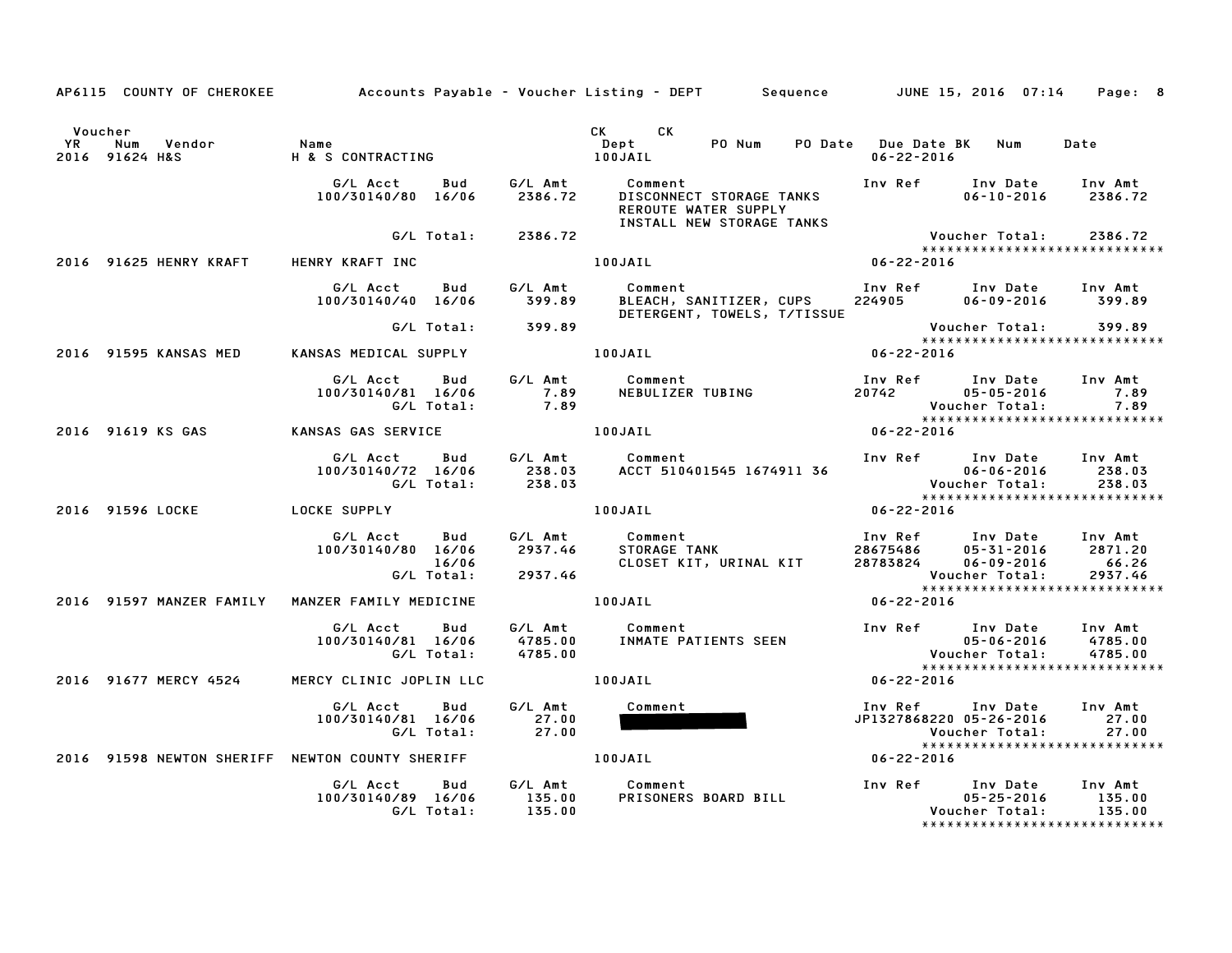|               | AP6115 COUNTY OF CHEROKEE                     |                                                                 |                             | Accounts Payable – Voucher Listing – DEPT         Sequence                                                                                                                                                           | JUNE 15, 2016 07:14                                                                                                                                        | Page: 9                                                           |
|---------------|-----------------------------------------------|-----------------------------------------------------------------|-----------------------------|----------------------------------------------------------------------------------------------------------------------------------------------------------------------------------------------------------------------|------------------------------------------------------------------------------------------------------------------------------------------------------------|-------------------------------------------------------------------|
| Voucher<br>YR | Num<br>Vendor                                 | Name<br>2016 91678 PITTSBURG EMER PITTSBURG EMERGENCY PHYSICIAN |                             | CK .<br>CK.<br>PO Num<br>Dept<br>PO Date<br>100JAIL                                                                                                                                                                  | <b>Due Date BK</b><br>Num<br>$06 - 22 - 2016$                                                                                                              | Date                                                              |
|               |                                               | G/L Acct<br>Bud<br>100/30140/81 16/06                           | G/L Amt<br>71.94            | Comment<br>NEGOTIATED RATE                                                                                                                                                                                           | Inv Ref<br>Inv Date                                                                                                                                        | Inv Amt                                                           |
|               |                                               | G/L Total:                                                      | 71.94                       |                                                                                                                                                                                                                      | 1186110<br>$04 - 22 - 2016$<br>Voucher Total:                                                                                                              | 71.94<br>71.94                                                    |
|               | 2016 91626 PRO SOLUTIONS                      | <b>PRO SOLUTIONS, LLC</b>                                       |                             | 100JAIL                                                                                                                                                                                                              | ******************************<br>06-22-2016                                                                                                               |                                                                   |
|               |                                               | Bud<br>G/L Acct<br>100/30140/72 16/06<br>G/L Total:             | G/L Amt<br>306.36<br>306.36 | Comment<br><b>GAS SALES</b>                                                                                                                                                                                          | Inv Ref<br>Inv Date<br>201605053<br>$06 - 09 - 2016$<br>Voucher Total:<br>*****************************                                                    | Inv Amt<br>306.36<br>306.36                                       |
|               | 2016 91599 R R BRINK                          | R R BRINK LOCKING SYSTEMS, INC                                  |                             | 100JAIL                                                                                                                                                                                                              | $06 - 22 - 2016$                                                                                                                                           |                                                                   |
|               |                                               | G/L Acct<br>Bud<br>100/30140/80 16/06<br>G/L Total:             | G/L Amt<br>90.00<br>90.00   | Comment<br><b>BRAKE ASSEMBLY</b>                                                                                                                                                                                     | Inv Ref<br>Inv Date<br>035511<br>$05 - 24 - 2016$<br>Voucher Total:                                                                                        | Inv Amt<br>90.00<br>90.00                                         |
|               | 2016 91660 TRUE VALUE COL TRUE VALUE COLUMBUS |                                                                 |                             | 100JAIL                                                                                                                                                                                                              | *****************************<br>$06 - 22 - 2016$                                                                                                          |                                                                   |
|               |                                               | G/L Acct<br>Bud<br>100/30140/80 16/06<br>G/L Total:             | G/L Amt<br>23.66<br>23.66   | Comment<br>SEALANT, ENAMEL, HARDWARE                                                                                                                                                                                 | Inv Ref<br>Inv Date<br>A278736<br>$06 - 10 - 2016$<br>Voucher Total:<br>*****************************                                                      | Inv Amt<br>23.66<br>23.66                                         |
|               | 2016 91600 TURNKEY                            | TURNKEY CORRECTIONS                                             |                             | 100JAIL                                                                                                                                                                                                              | $06 - 22 - 2016$                                                                                                                                           |                                                                   |
|               |                                               | G/L Acct<br>Bud<br>100/30140/39 16/06<br>16/06                  | G/L Amt<br>2330.82          | Comment<br><b>CANTEEN SALES</b><br>INMATE EMAIL CHARGES<br>RELEASE DEBIT CARD FEES<br>PAPER, ENVELOPES, POSTCARDS 114620160531 05-31-2016<br>TOOTHPASTE, DEOD, SHAMPOO<br>INMATE SMS CHARGES<br>MEDIA ITEM PURCHASES | Inv Ref<br>Inv Date<br>114620160531 05-31-2016<br>114620160531 05-31-2016<br>114620160531 05-31-2016<br>114620160531 05-31-2016<br>114620160531 05-31-2016 | Inv Amt<br>973.21<br>130.07<br>18.00<br>277.07<br>65.39<br>178.06 |
|               |                                               | G/L Total: 2330.82                                              |                             | <b>CANTEEN SALES</b>                                                                                                                                                                                                 | 114620160607 06-07-2016<br>Voucher Total:<br>*****************************                                                                                 | 689.02<br>2330.82                                                 |
|               | 2016 91662 BILKE, B                           | <b>BARBARA S BILKE</b>                                          |                             | 100REGOFDEED                                                                                                                                                                                                         | <b>DEPT</b><br>Total:<br>$06 - 22 - 2016$                                                                                                                  | 30710.91                                                          |
|               |                                               | G/L Acct<br>Bud<br>100/30050/73 16/06<br>G/L Total:             | G/L Amt<br>272.43<br>272.43 | Comment<br>MILEAGE/MANHATTAN                                                                                                                                                                                         | Inv Ref<br>Inv Date<br>$06 - 10 - 2016$<br>Voucher Total:<br>*****************************                                                                 | Inv Amt<br>272.43<br>272.43                                       |
|               | 2016 91668 COMMERCE VISA                      | <b>COMMERCE BANK</b>                                            |                             | 100REGOFDEED                                                                                                                                                                                                         | $06 - 22 - 2016$                                                                                                                                           |                                                                   |
|               |                                               | G/L Acct<br>Bud<br>100/30050/88 16/06<br>100/30330/24 16/06     | G/L Amt<br>99.00<br>37.00   | Comment<br>ACCT 0000-0111-8991<br><b>BARBARA BILKE</b>                                                                                                                                                               | Inv Ref<br>Inv Date                                                                                                                                        | Inv Amt                                                           |
|               |                                               | G/L Total:                                                      | 136.00                      | AMAZON.COM<br>AMAZON PRIME MEMBERSHIP                                                                                                                                                                                | $05 - 06 - 2016$<br>$06 - 05 - 2016$<br>Voucher Total:<br>*******************************                                                                  | 37.00<br>99.00<br>136.00                                          |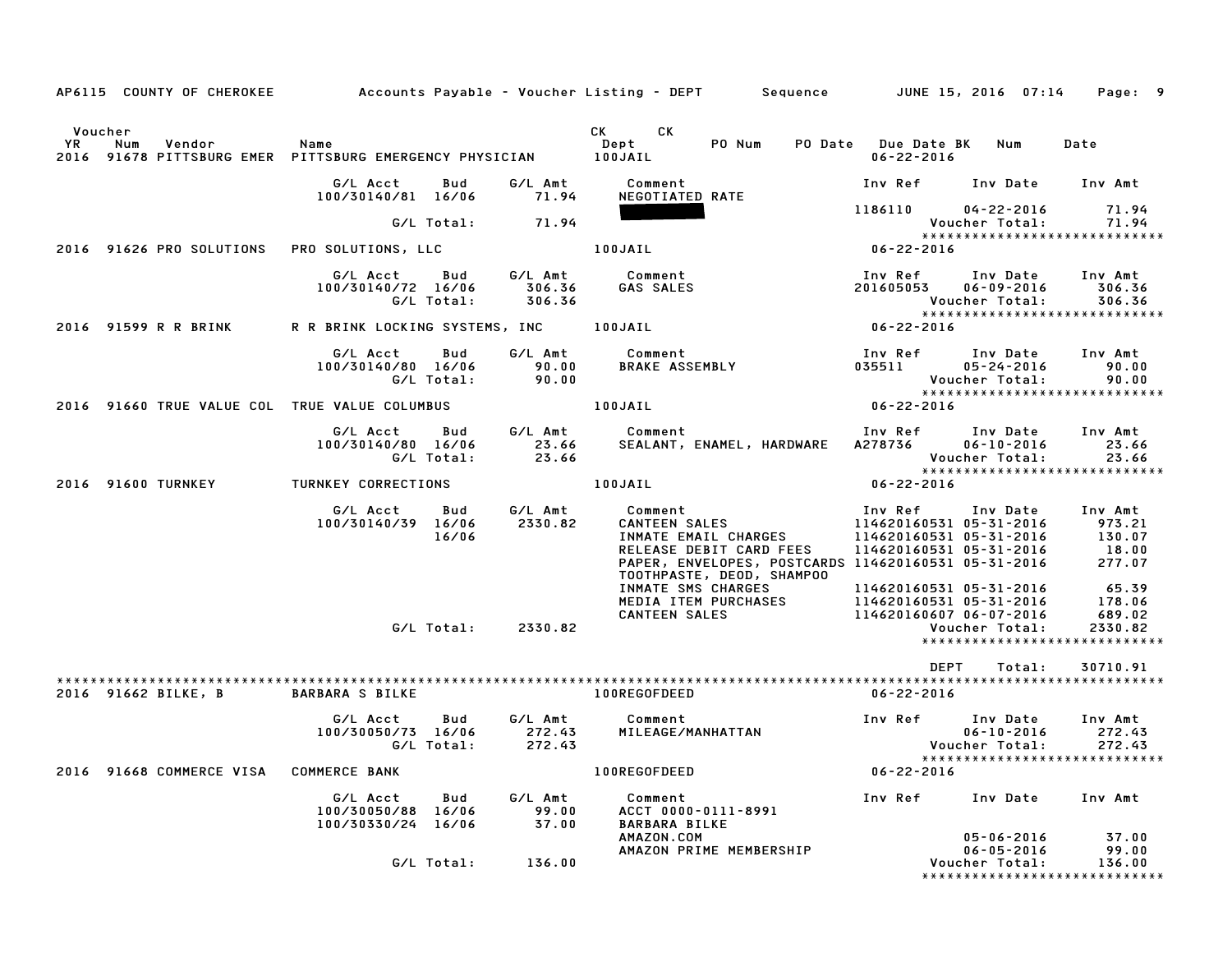|               |     | AP6115 COUNTY OF CHEROKEE              |                                 |                   |                             | Accounts Payable – Voucher Listing – DEPT         Sequence         JUNE 15, 2016  07:14 |                |                                   |                                                               | Page: 10                                                      |
|---------------|-----|----------------------------------------|---------------------------------|-------------------|-----------------------------|-----------------------------------------------------------------------------------------|----------------|-----------------------------------|---------------------------------------------------------------|---------------------------------------------------------------|
| Voucher<br>YR | Num | Vendor                                 | Name                            |                   |                             | CK<br>CK<br>Dept<br>PO Num                                                              | <b>PO Date</b> | Due Date BK                       | Num                                                           | Date                                                          |
|               |     | 2016 91601 AT&T 5068                   | AT&T                            |                   |                             | <b>100SHERIFF</b>                                                                       |                | <b>DEPT</b><br>$06 - 22 - 2016$   | Total:                                                        | 408.43                                                        |
|               |     |                                        | G/L Acct<br>100/30060/74 16/06  | Bud<br>G/L Total: | G/L Amt<br>22.67<br>22.67   | Comment<br>ACCT 030 517 9815 001                                                        |                |                                   | Inv Ref Inv Date<br>$05 - 25 - 2016$<br><b>Voucher Total:</b> | Inv Amt<br>22.67<br>22.67<br>*****************************    |
|               |     | 2016 91665 BOB PAGE                    | <b>BOB PAGE AUTO SUPPLY INC</b> |                   |                             | <b>100SHERIFF</b>                                                                       |                | $06 - 22 - 2016$                  |                                                               |                                                               |
|               |     |                                        | G/L Acct<br>100/30060/25 16/06  | Bud<br>G/L Total: | G/L Amt<br>289.08<br>289.08 | Comment<br>OIL FILTER, OIL                                                              |                | Inv Ref<br>597168146              | Inv Date<br>$06 - 13 - 2016$<br>Voucher Total:                | Inv Amt<br>289.08<br>289.08<br>****************************** |
|               |     | 2016 91602 CENTURYLINK2961 CENTURYLINK |                                 |                   |                             | <b>100SHERIFF</b>                                                                       |                | 06-22-2016                        |                                                               |                                                               |
|               |     |                                        | G/L Acct<br>100/30060/74 16/06  | Bud<br>G/L Total: | G/L Amt<br>4.48<br>4.48     | Comment<br>ACCT 314237715                                                               |                | Inv Ref                           | Inv Date<br>$06 - 01 - 2016$<br>Voucher Total:                | Inv Amt<br>4.48<br>4.48<br>*****************************      |
|               |     | 2016 91603 COL TEL                     | COLUMBUS TELEPHONE COMPANY      |                   |                             | <b>100SHERIFF</b>                                                                       |                | $06 - 22 - 2016$                  |                                                               |                                                               |
|               |     |                                        | G/L Acct<br>100/30060/74 16/06  | Bud<br>G/L Total: | G/L Amt<br>37.34<br>37.34   | Comment<br><b>ACCT 525</b>                                                              |                | Inv Ref<br>17565250616 06-01-2016 | Inv Date<br>Voucher Total:                                    | Inv Amt<br>37.34<br>37.34<br>*****************************    |
|               |     | 2016 91669 COMMERCE VISA               | <b>COMMERCE BANK</b>            |                   |                             | <b>100SHERIFF</b>                                                                       |                | $06 - 22 - 2016$                  |                                                               |                                                               |
|               |     |                                        | G/L Acct<br>100/30060/30 16/06  | Bud               | G/L Amt<br>18.00            | Comment<br>ACCT  <br>DAKOTA SMITH                                                       |                |                                   | Inv Ref Inv Date Inv Amt                                      |                                                               |
|               |     |                                        |                                 | G/L Total:        | 18.00                       | QT 235                                                                                  |                |                                   | $05 - 16 - 2016$<br>Voucher Total:                            | 18.00<br>18.00                                                |
|               |     | 2016 91670 COMMERCE VISA               | <b>COMMERCE BANK</b>            |                   |                             | <b>100SHERIFF</b>                                                                       |                | 06-22-2016                        |                                                               | *****************************                                 |
|               |     |                                        | G/L Acct<br>100/30060/21 16/06  | Bud               | G/L Amt<br>6.80             | Comment<br>ACCT  <br>JANIS DALTON                                                       |                | Inv Ref Inv Date                  |                                                               | Inv Amt                                                       |
|               |     |                                        |                                 | G/L Total:        | 6.80                        | <b>USPS</b>                                                                             |                |                                   | $05 - 26 - 2016$<br>Voucher Total:                            | 6.80<br>6.80                                                  |
|               |     | 2016 91671 COMMERCE VISA               | <b>COMMERCE BANK</b>            |                   |                             | <b>100SHERIFF</b>                                                                       |                | 06-22-2016                        |                                                               | *****************************                                 |
|               |     |                                        | G/L Acct<br>100/30060/88 16/06  | Bud               | G/L Amt<br>251.31           | Comment<br>ACCT  <br>SHANE GIBSON                                                       |                |                                   | Inv Ref Inv Date Inv Amt                                      |                                                               |
|               |     |                                        |                                 | G/L Total:        | 251.31                      | DAYS INN, DES MOINES                                                                    |                |                                   | $05 - 06 - 2016$<br>Voucher Total:<br>****************        | 251.31<br>251.31                                              |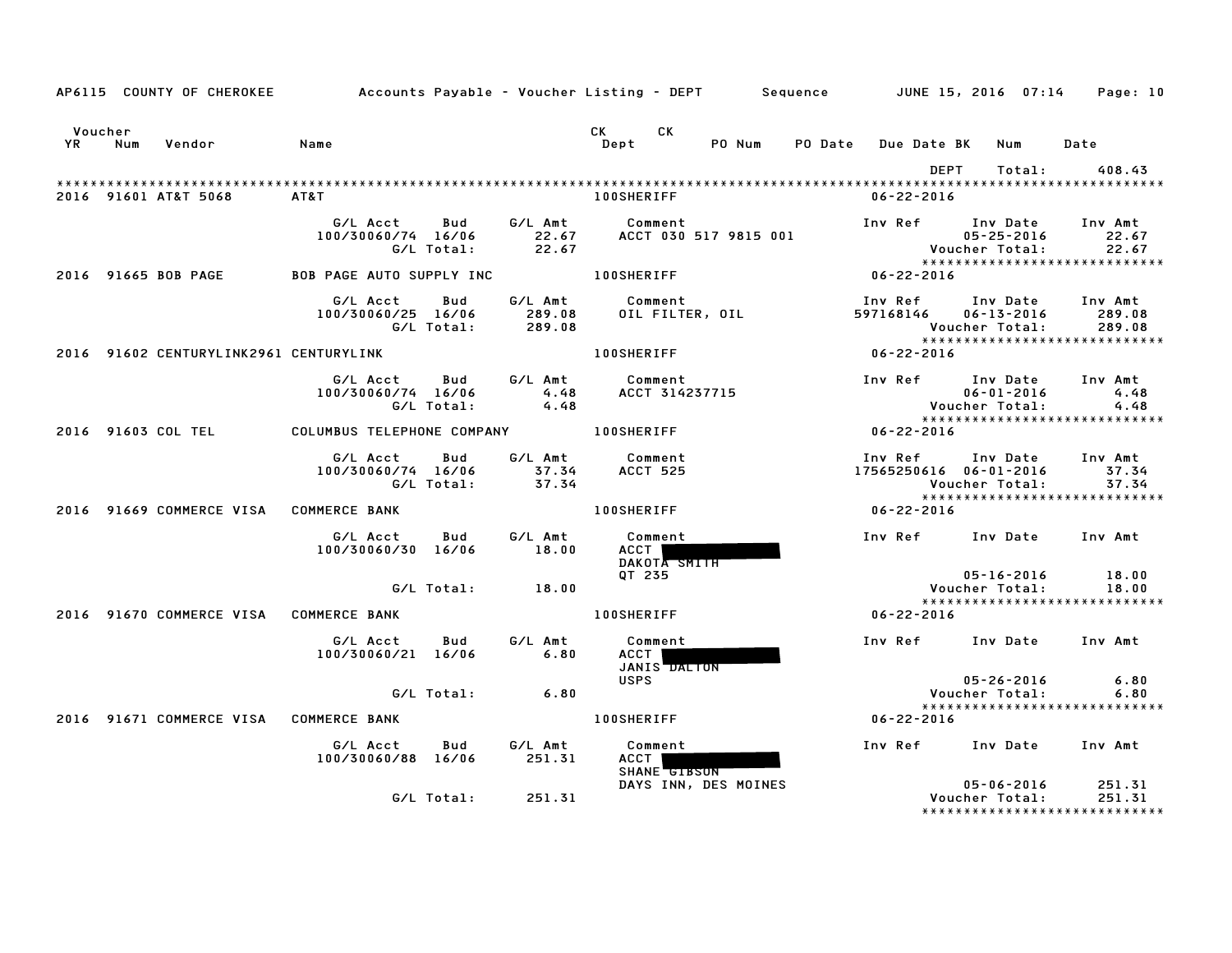|                   | AP6115 COUNTY OF CHEROKEE                                     |                                                                    |                         |                                     | Accounts Payable – Voucher Listing – DEPT        Sequence                                                                                                                                                   |                |                                 | JUNE 15, 2016  07:14                                                                                                                                         | Page: 11                                                                    |
|-------------------|---------------------------------------------------------------|--------------------------------------------------------------------|-------------------------|-------------------------------------|-------------------------------------------------------------------------------------------------------------------------------------------------------------------------------------------------------------|----------------|---------------------------------|--------------------------------------------------------------------------------------------------------------------------------------------------------------|-----------------------------------------------------------------------------|
| <b>YR</b><br>2016 | Voucher<br>Num<br>Vendor<br>91672 COMMERCE VISA               | Name<br><b>COMMERCE BANK</b>                                       |                         |                                     | CK<br>СK<br>Dept<br>PO Num<br><b>100SHERIFF</b>                                                                                                                                                             | <b>PO Date</b> | Due Date BK<br>$06 - 22 - 2016$ | Num                                                                                                                                                          | Date                                                                        |
|                   |                                                               | G/L Acct<br>100/30060/31 16/06                                     | Bud                     | G/L Amt<br>52.50                    | Comment<br>ACCT<br>JUSTIN NOEL                                                                                                                                                                              |                | Inv Ref                         | Inv Date                                                                                                                                                     | Inv Amt                                                                     |
|                   |                                                               |                                                                    | G/L Total:              | 52.50                               | <b>CENEX FARMERS</b>                                                                                                                                                                                        |                |                                 | $05 - 06 - 2016$<br>Voucher Total:                                                                                                                           | 52.50<br>52.50<br>*****************************                             |
|                   | 2016 91673 COMMERCE VISA                                      | <b>COMMERCE BANK</b>                                               |                         |                                     | <b>100SHERIFF</b>                                                                                                                                                                                           |                | $06 - 22 - 2016$                |                                                                                                                                                              |                                                                             |
|                   |                                                               | G/L Acct<br>100/30060/88<br>490/30490/89                           | Bud<br>16/06            | G/L Amt<br>1000.00<br>500.00        | Comment<br>ACCT  <br>DAVID GROVES<br>ALICE TRAINING INSTITUTE                                                                                                                                               |                | Inv Ref                         | Inv Date<br>$05 - 05 - 2016$                                                                                                                                 | Inv Amt<br>595.00                                                           |
|                   |                                                               |                                                                    | G/L Total:              | 1500.00                             | <b>LABETTE BANK</b><br>CASH ADVANCE FEE<br>MID STATE ORGANIZED CRIME<br>MID STATE ORGANIZED CRIME                                                                                                           |                |                                 | $05 - 05 - 2016$<br>05-09-2016<br>$05 - 31 - 2016$<br>$06 - 03 - 2016$<br>Voucher Total:                                                                     | 500.00<br>15.00<br>195.00<br>195.00<br>1500.00                              |
| 2016              | 91674 COMMERCE VISA                                           | <b>COMMERCE BANK</b>                                               |                         |                                     | <b>100SHERIFF</b>                                                                                                                                                                                           |                | $06 - 22 - 2016$                |                                                                                                                                                              | *****************************                                               |
|                   |                                                               | G/L Acct                                                           | Bud                     | G/L Amt                             | Comment                                                                                                                                                                                                     |                | Inv Ref                         | Inv Date                                                                                                                                                     | Inv Amt                                                                     |
|                   |                                                               | 100/30060/30<br>100/30060/22<br>100/30060/21<br>100/30060/88 16/06 | 16/06<br>16/06<br>16/06 | 38.18<br>169.70<br>219.96<br>998.67 | ACCT 0<br><b>TERRY CLUGSTON</b><br>QT 219<br>QUALITY INN<br>SUBURBAN EXTENDED STAY<br>QUALIFICATION TARGETS<br>SUBURBAN EXTENDED STAY<br>PALMETTO STATE ARMORY<br>CHEAPER THAN DIRT<br>CBI CLEVERBRIDGE INC |                | CREDIT                          | $05 - 05 - 2016$<br>$05 - 05 - 2016$<br>$05 - 17 - 2016$<br>$05 - 18 - 2016$<br>$05 - 19 - 2016$<br>$05 - 24 - 2016$<br>$05 - 25 - 2016$<br>$05 - 26 - 2016$ | 38.18<br>205.34<br>65.57CR<br>493.34<br>65.57<br>299.99<br>169.70<br>219.96 |
|                   |                                                               |                                                                    | G/L Total:              | 1426.51                             |                                                                                                                                                                                                             |                |                                 | Voucher Total:                                                                                                                                               | 1426.51<br>*****************************                                    |
|                   | 2016 91604 CRAW KAN TELEPH CRAW-KAN TELEPHONE COOPERATIVE INC |                                                                    |                         |                                     | <b>100SHERIFF</b>                                                                                                                                                                                           |                | $06 - 22 - 2016$                |                                                                                                                                                              |                                                                             |
|                   |                                                               | G/L Acct<br>100/30060/74 16/06                                     | Bud<br>G/L Total:       | G/L Amt<br>299.20<br>299.20         | Comment<br>ACCT 121787                                                                                                                                                                                      |                | Inv Ref                         | Inv Date<br>$06 - 01 - 2016$<br>Voucher Total:                                                                                                               | Inv Amt<br>299.20<br>299.20<br>*****************************                |
|                   | 2016 91605 FARMERS                                            | FARMERS COOPERATIVE ASSOCIATION                                    |                         |                                     | <b>100SHERIFF</b>                                                                                                                                                                                           |                | $06 - 22 - 2016$                |                                                                                                                                                              |                                                                             |
|                   |                                                               | G/L Acct<br>100/30060/30 16/06                                     | Bud<br>G/L Total:       | G/L Amt<br>226.57<br>226.57         | Comment<br><b>FUEL</b>                                                                                                                                                                                      |                | Inv Ref                         | Inv Date<br>05-31-2016<br>Voucher Total:                                                                                                                     | Inv Amt<br>226.57<br>226.57<br>*****************************                |
|                   | 2016 91606 FULL SERVICE                                       | FULL SERVICE AUTOMOTIVE                                            |                         |                                     | <b>100SHERIFF</b>                                                                                                                                                                                           |                | $06 - 22 - 2016$                |                                                                                                                                                              |                                                                             |
|                   |                                                               | G/L Acct<br>100/30060/25 16/06                                     | Bud                     | G/L Amt<br>583.00                   | Comment<br>DEDUCTIBLE/2015 DODGE RAM<br>TOWING                                                                                                                                                              |                | Inv Ref                         | Inv Date<br>$05 - 25 - 2016$                                                                                                                                 | Inv Amt<br>500.00<br>83.00                                                  |
|                   |                                                               |                                                                    | G/L Total:              | 583.00                              |                                                                                                                                                                                                             |                |                                 | Voucher Total:                                                                                                                                               | 583.00<br>*****************************                                     |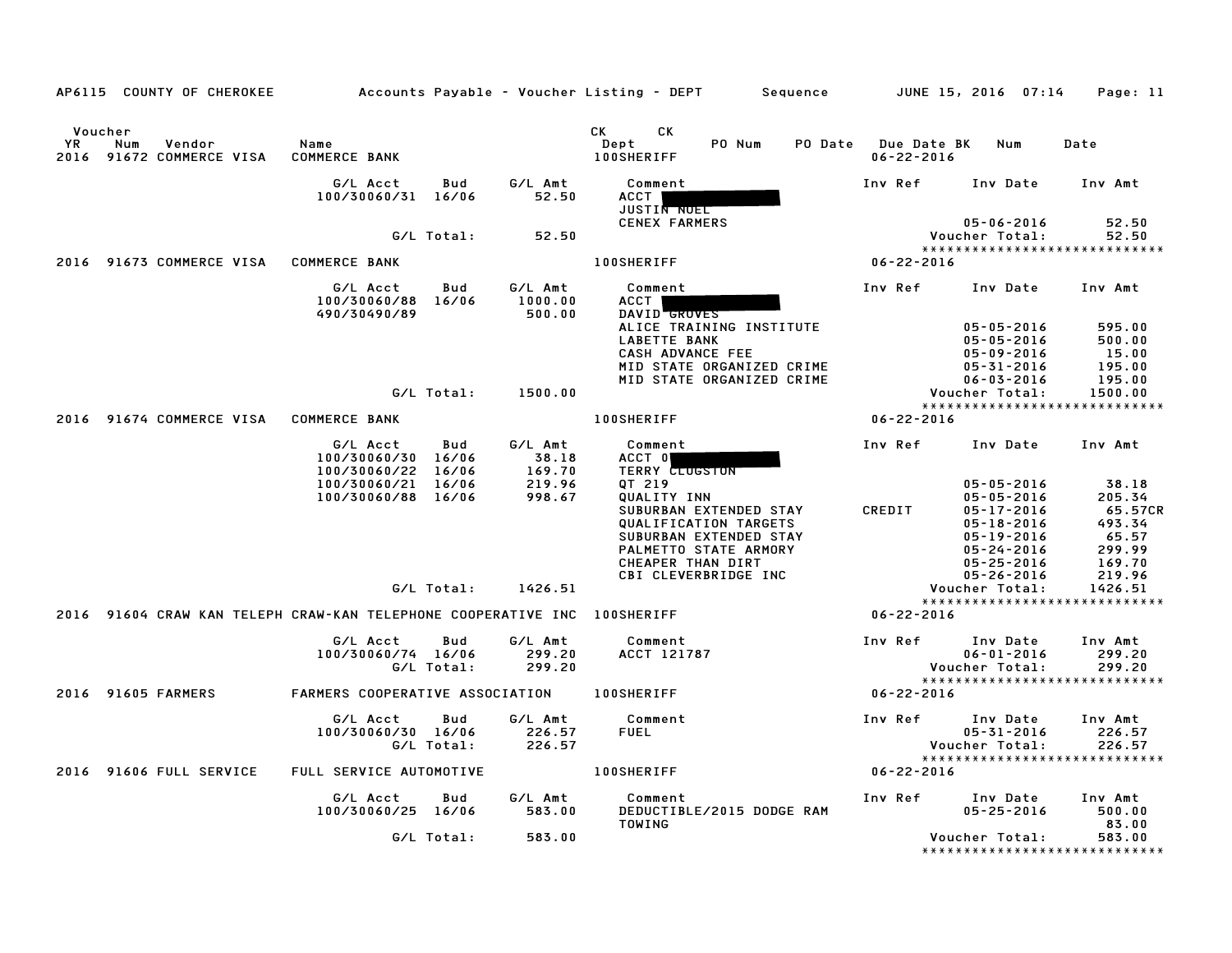|         |                                               |                                                        |                    | AP6115 COUNTY OF CHEROKEE Accounts Payable - Voucher Listing - DEPT Sequence JUNE 15, 2016 07:14 Page: 12                                                                                                                                                                                                                                           |                                       |                                                     |                                                       |
|---------|-----------------------------------------------|--------------------------------------------------------|--------------------|-----------------------------------------------------------------------------------------------------------------------------------------------------------------------------------------------------------------------------------------------------------------------------------------------------------------------------------------------------|---------------------------------------|-----------------------------------------------------|-------------------------------------------------------|
| Voucher | YR Num Vendor<br>2016 91632 KANSASLAND        | Name                                                   |                    | Dept PONum                                                                                                                                                                                                                                                                                                                                          | PO Date Due Date BK Num<br>06-22-2016 | CK L                                                | CK<br>Date                                            |
|         |                                               |                                                        |                    | G/L Acct      Bud       G/L Amt         Comment                            Inv Ref      Inv Date     Inv Amt<br>100/30060/25   16/06         125.44        1  245/55R18 TIRE                    163820         06–10–2016                                                                                                                           |                                       |                                                     |                                                       |
|         |                                               |                                                        | G/L Total: 125.44  |                                                                                                                                                                                                                                                                                                                                                     |                                       |                                                     | Voucher Total: 125.44<br>**************************** |
|         | 2016 91661 KS STATE BANK KANSAS STATE BANK    |                                                        |                    | 100SHERIFF 06-22-2016                                                                                                                                                                                                                                                                                                                               |                                       |                                                     |                                                       |
|         |                                               | G/L Acct   Bud   G/L Amt<br>100/30060/25 16/06 5049.85 |                    | Comment<br>THIRD PARTY FINANCING<br>CONTRACT                                                                                                                                                                                                                                                                                                        |                                       |                                                     |                                                       |
|         |                                               |                                                        | G/L Total: 5049.85 |                                                                                                                                                                                                                                                                                                                                                     |                                       | Voucher Total:                                      | 5049.85                                               |
|         |                                               |                                                        |                    | 2016 91543 NATALINIS NATALINI'S AUTOMOTIVE 100SHERIFF 7 2016 100SHERIFF 2016                                                                                                                                                                                                                                                                        |                                       |                                                     | ******************************                        |
|         |                                               |                                                        |                    | 100/30060/25 16/06 124.91 AIR FILTER<br>100/30060/25 16/06 124.91 AIR FILTER<br>16/06 6L BLAC<br>0011 FILTER<br>AIR FILTER 604599<br>OIL FILTER CREDIT 604599<br>OIL FILTER CREDIT 604599<br>AIR FILTER CREDIT 604599<br>AIR FILTER CREDIT 604599<br>AIR FILTER 604889<br>AIR FILTER 604889<br>AIR FILTER 605398<br>AIR FILTER 605398<br>SENSOR, SE | Inv Ref                               | Inv Date Inv Amt                                    |                                                       |
|         |                                               |                                                        | G/L Total: 124.91  |                                                                                                                                                                                                                                                                                                                                                     |                                       |                                                     |                                                       |
|         | 2016 91607 NEWEGG SYNCB/NEWEGG                |                                                        |                    | 100SHERIFF<br>and the set of the set of the set of the set of the set of the set of the set of the set of the set of the set of the set of the set of the set of the set of the set of the set of the set of the set of the set                                                                                                                     |                                       |                                                     |                                                       |
|         |                                               | G/L Total: 2.51                                        |                    |                                                                                                                                                                                                                                                                                                                                                     | <b>Voucher Total:</b>                 | Inv Ref Inv Date Inv Amt<br>L160528 05-27-2016 2.51 | 2.51                                                  |
|         | 2016 91544 OREILLY SFIELD O'REILLY AUTOMOTIVE |                                                        |                    |                                                                                                                                                                                                                                                                                                                                                     |                                       |                                                     | ******************************                        |
|         |                                               |                                                        |                    | EILLY AUTOMOTIVE<br>G/L Acct Bud G/L Amt Comment<br>100/30060/25 16/06 369.99 RELAY<br>16/06 369.99 RELAY<br>269.99 ALTERNATOR<br>269.99 ALTERNATOR<br>269.99 Voucher Total: 369.99<br>2016 2016                                                                                                                                                    |                                       |                                                     |                                                       |
|         |                                               |                                                        |                    | 2016 91608 SOUTHERN UNIFOR SOUTHERN UNIFORM & EQUIPMENT 100SHERIFF $06-22-2016$                                                                                                                                                                                                                                                                     |                                       |                                                     | ******************************                        |
|         |                                               | G/L Acct Bud<br>100/30060/22 16/06 429.89              |                    | G/L Amt Comment<br>100 Comment<br>DUTY MAXX 32496 05-02-2016 54.99<br>DUTY MAXX 32496 05-02-2016 54.99<br>TROUSER, HEM 34103 06-02-2016 54.99<br>TOUSER, PANT, HEM, DUTYMAXX 34104 06-02-2016 109.98<br>DUTYMAXX, ZIPPER, DUTY MAXX 34319 06-08-2016 135.94                                                                                         |                                       |                                                     |                                                       |
|         |                                               |                                                        | G/L Total: 429.89  |                                                                                                                                                                                                                                                                                                                                                     |                                       | Voucher Total:                                      | 429.89<br>*****************************               |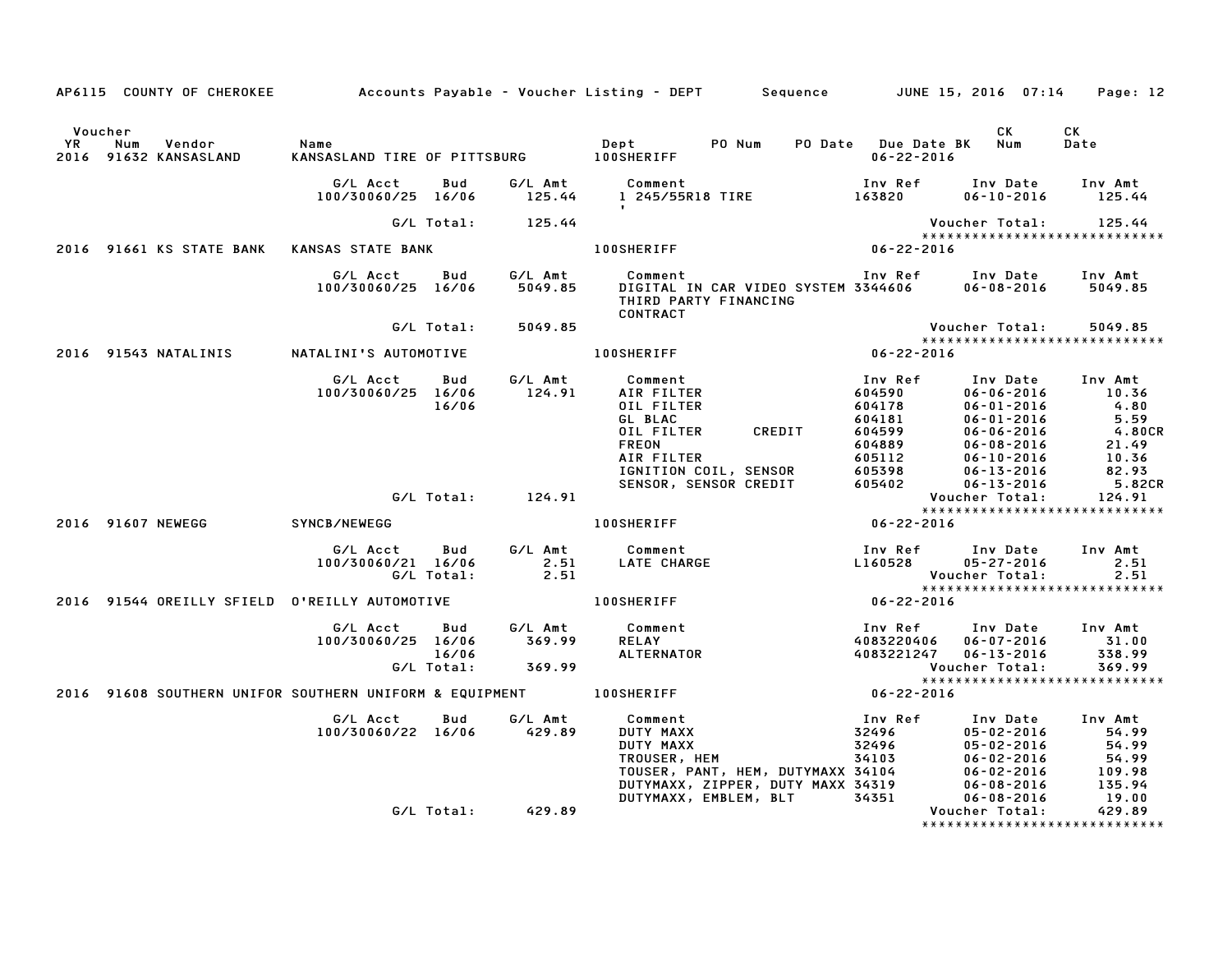|                               | AP6115 COUNTY OF CHEROKEE |                                   |                          |                             | Accounts Payable – Voucher Listing – DEPT                     | Sequence                                | JUNE 15, 2016  07:14                                                 | Page: 13                                                      |
|-------------------------------|---------------------------|-----------------------------------|--------------------------|-----------------------------|---------------------------------------------------------------|-----------------------------------------|----------------------------------------------------------------------|---------------------------------------------------------------|
| Voucher<br>Num<br>YR.<br>2016 | Vendor<br>91609 VERIZON   | Name<br><b>VERIZON WIRELESS</b>   |                          |                             | PO Num<br>Dept<br><b>100SHERIFF</b>                           | PO Date Due Date BK<br>$06 - 22 - 2016$ | CK<br>Num                                                            | CK<br>Date                                                    |
|                               |                           | G/L Acct<br>100/30060/74 16/06    | Bud<br>G/L Total:        | G/L Amt<br>40.01<br>40.01   | Comment<br>ACCT 986487568 00001                               | Inv Ref<br>9765646967                   | Inv Date<br>$06 - 13 - 2016$<br>Voucher Total:                       | Inv Amt<br>40.01<br>40.01<br>*****************************    |
|                               | 2016 91620 CORPORATE      | <b>CORPORATE BUSINESS SYSTEMS</b> |                          |                             | <b>100TREAS</b>                                               | <b>DEPT</b><br>$06 - 22 - 2016$         | Total:                                                               | 10860.06                                                      |
|                               |                           | G/L Acct<br>100/30030/79 16/06    | <b>Bud</b>               | G/L Amt<br>71.96            | Comment<br><b>CONTRACT CHARGES</b><br>CONTRACT CHARGES        | Inv Ref<br>407402<br>407401             | Inv Date<br>$06 - 07 - 2016$<br>$06 - 07 - 2016$                     | Inv Amt<br>10.89<br>61.07                                     |
|                               | 2016 91621 CULLIGAN       | CULLIGAN OF JOPLIN                | G/L Total:               | 71.96                       | <b>100TREAS</b>                                               | 06-22-2016                              | Voucher Total:                                                       | 71.96<br>*****************************                        |
|                               |                           | G/L Acct<br>100/30030/89 16/06    | Bud                      | G/L Amt<br>24.80            | Comment<br>WATER<br><b>COOLER RENTAL</b><br><b>WATER</b>      | Inv Ref<br>81167<br>80764<br>80223      | Inv Date<br>$06 - 09 - 2016$<br>$05 - 31 - 2016$<br>$05 - 31 - 2016$ | Inv Amt<br>4.95<br>5.00<br>9.90                               |
|                               |                           |                                   | G/L Total:               | 24.80                       | <b>WATER</b>                                                  | 79702                                   | $05 - 12 - 2016$<br>Voucher Total:                                   | 4.95<br>24.80<br>*****************************                |
|                               | 2016 91652 CORPORATE      | <b>CORPORATE BUSINESS SYSTEMS</b> |                          |                             | 103                                                           | <b>DEPT</b><br>$06 - 22 - 2016$         | Total:                                                               | 96.76                                                         |
|                               |                           | G/L Acct<br>103/30103/83 16/06    | <b>Bud</b><br>G/L Total: | G/L Amt<br>39.41<br>39.41   | Comment<br><b>CONTRACT CHARGES</b><br><b>CONTRACT CHARGES</b> | Inv Ref<br>407087<br>407075             | Inv Date<br>$06 - 06 - 2016$<br>$06 - 06 - 2016$<br>Voucher Total:   | Inv Amt<br>10.78<br>28.63<br>39.41                            |
|                               | 2016 91549 STRONGHOLD     | STRONGHOLD DATA                   |                          |                             | 103                                                           | $06 - 22 - 2016$                        |                                                                      | *****************************                                 |
|                               |                           | G/L Acct<br>103/30103/89          | Bud<br>G/L Total:        | G/L Amt<br>195.00<br>195.00 | Comment<br><b>BACKUP STORAGE</b>                              | Inv Ref<br>19628                        | Inv Date<br>$06 - 01 - 2016$<br>Voucher Total:                       | Inv Amt<br>195.00<br>195.00<br>****************************** |
|                               | 2016 91587 AIRGAS         | <b>AIRGAS</b>                     |                          |                             | 110HWY                                                        | <b>DEPT</b><br>$06 - 22 - 2016$         | Total:                                                               | 234.41                                                        |
|                               |                           | G/L Acct<br>110/30110/79 16/06    | Bud<br>G/L Total:        | G/L Amt<br>296.53<br>296.53 | Comment<br>CYLINDER RENTAL                                    | Inv Ref<br>9936806782                   | Inv Date<br>05-31-2016<br>Voucher Total:                             | Inv Amt<br>296.53<br>296.53<br>*****************************  |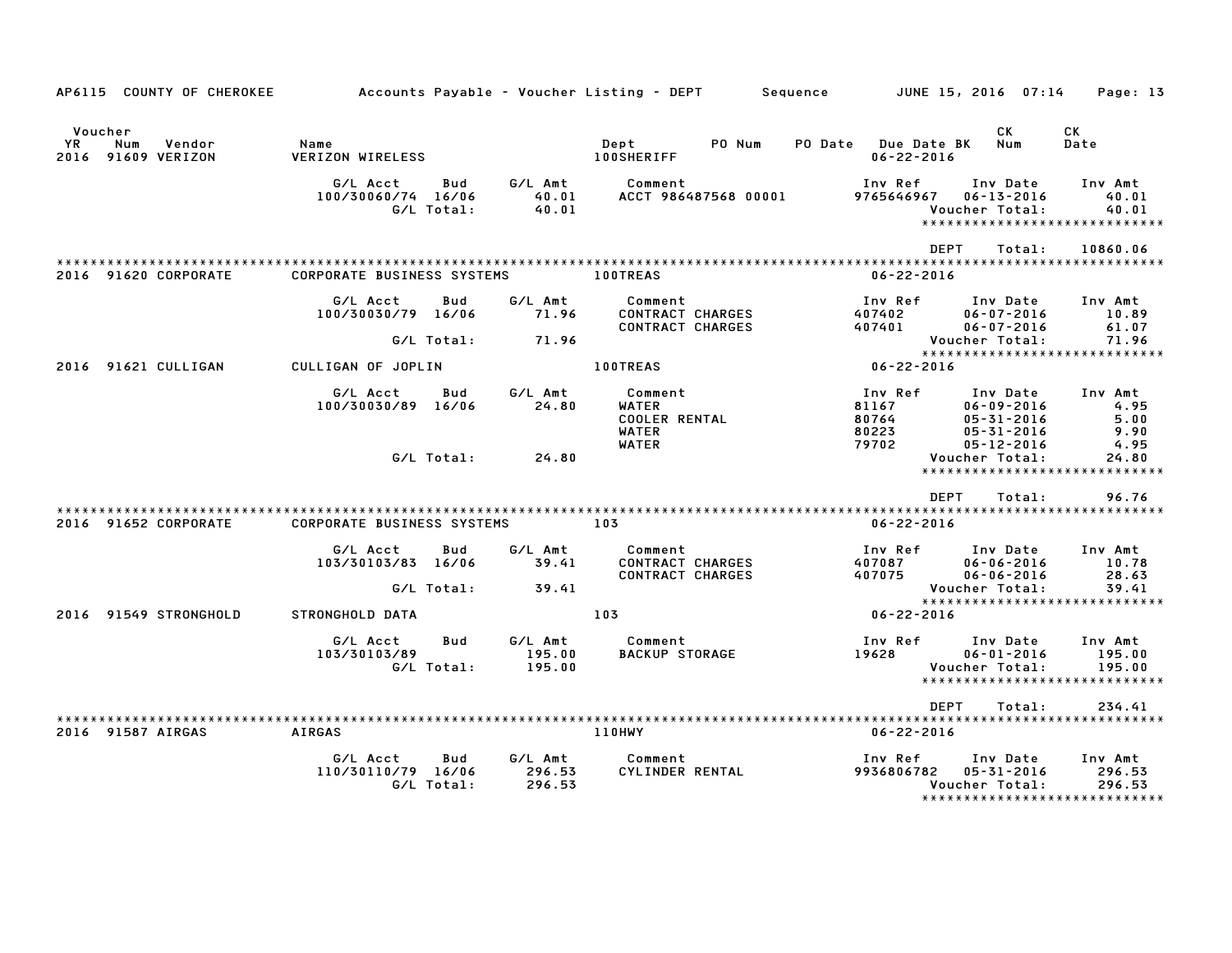|         |                          | AP6115 COUNTY OF CHEROKEE Accounts Payable - Voucher Listing - DEPT Sequence JUNE 15, 2016 07:14 Page: 14                                                                                                                               |                   |                                                                                                                                                         |                                                                                                                                                                                     |                  |                      |                               |
|---------|--------------------------|-----------------------------------------------------------------------------------------------------------------------------------------------------------------------------------------------------------------------------------------|-------------------|---------------------------------------------------------------------------------------------------------------------------------------------------------|-------------------------------------------------------------------------------------------------------------------------------------------------------------------------------------|------------------|----------------------|-------------------------------|
| Voucher |                          |                                                                                                                                                                                                                                         |                   |                                                                                                                                                         |                                                                                                                                                                                     |                  | CK CK                |                               |
|         |                          | G/L Acct Bud G/L Amt Comment Inv Ref Inv Date Inv Amt<br>110/30110/42 16/06 38.76 SPOONS 2121921 05-31-2016 3.80<br>14.96 LEMPON WIPE, COFFEE,CREAMER 2344266 06-07-2016 34.96                                                          |                   |                                                                                                                                                         |                                                                                                                                                                                     |                  |                      |                               |
|         |                          |                                                                                                                                                                                                                                         | G/L Total: 38.76  |                                                                                                                                                         |                                                                                                                                                                                     |                  | Voucher Total: 38.76 |                               |
|         |                          | 2016 91568 BOB PAGE 60 BOB PAGE AUTO SUPPLY INC 110HWY 106-22-2016                                                                                                                                                                      |                   |                                                                                                                                                         |                                                                                                                                                                                     |                  |                      |                               |
|         |                          | 6/L Acct Bud 6/L Amt Comment<br>110/30110/79 16/06 139.80 FLEETRUNNER MICRO-V 67858 06-02-2016 69.90<br>FLEETRUNNER MICRO-V 67968 06-06-2016 69.90<br>67L Total: 139.80 FLEETRUNNER MICRO-V 67968 Voucher Total: 139.80                 |                   |                                                                                                                                                         |                                                                                                                                                                                     |                  |                      |                               |
|         |                          |                                                                                                                                                                                                                                         |                   |                                                                                                                                                         |                                                                                                                                                                                     |                  |                      |                               |
|         |                          | 2016 91577 CINTAS 0855 CINTAS CORP                                                                                                                                                                                                      |                   | 110HWY 06-22-2016                                                                                                                                       |                                                                                                                                                                                     |                  |                      |                               |
|         |                          |                                                                                                                                                                                                                                         |                   |                                                                                                                                                         |                                                                                                                                                                                     |                  |                      |                               |
|         |                          |                                                                                                                                                                                                                                         |                   |                                                                                                                                                         |                                                                                                                                                                                     |                  |                      | ***************************** |
|         |                          |                                                                                                                                                                                                                                         |                   |                                                                                                                                                         |                                                                                                                                                                                     |                  |                      |                               |
|         |                          | 2016 91629 CLEAN CLEAN THE UNIFORM CO JOPLIN 110HWY                                                                                                                                                                                     |                   |                                                                                                                                                         |                                                                                                                                                                                     | $06 - 22 - 2016$ |                      |                               |
|         |                          | G/L Acct Bud G/L Amt Comment Inv Ref Inv Date Inv Amt<br>110/30110/80 16/06 61.92 MAT, AIR FRESH, SOAP 21149303 06-10-2016 61.92<br>G/L Total: 61.92 Voucher Total: 61.92<br>TRICK W COLLINS 110HWY 110HWY 06-22-2016                   |                   |                                                                                                                                                         |                                                                                                                                                                                     |                  |                      |                               |
|         |                          | 2016 91431 COLLINS, P PATRICK W COLLINS                                                                                                                                                                                                 |                   |                                                                                                                                                         |                                                                                                                                                                                     |                  |                      |                               |
|         |                          |                                                                                                                                                                                                                                         |                   | %/L Amt 40.00 CELL PHONE STIPEND<br>498.96 MILEAGE 110HWY<br>538.96 MINEAGE 110HWY 110HWY<br>110HWY 132.96 MINEAGE 110HWY 122.2016<br>110HWY 16-22-2016 |                                                                                                                                                                                     |                  |                      |                               |
|         | 2016 91569 CONMAT CONMAT |                                                                                                                                                                                                                                         |                   |                                                                                                                                                         |                                                                                                                                                                                     |                  |                      | ***************************** |
|         |                          |                                                                                                                                                                                                                                         |                   |                                                                                                                                                         |                                                                                                                                                                                     |                  |                      |                               |
|         |                          | G/L Acct Bud G/L Amt Comment Inv Ref Inv Date Inv Amt<br>110/30110/79 16/06 220.17 BOLTS & NUTS 2025 05-31-2016 220.17<br>C/L Total: 220.17 C/L Total: 220.17 Voucher Total: 220.17<br>2016 91649 EMPIRE NISTRICT ELECTRIC COMPANY 110H |                   |                                                                                                                                                         |                                                                                                                                                                                     |                  |                      |                               |
|         |                          |                                                                                                                                                                                                                                         |                   |                                                                                                                                                         |                                                                                                                                                                                     |                  |                      |                               |
|         |                          | G/L Acct  Bud  G/L Amt  Comment<br>110/30110/72 16/06  824.87  ELECTRIC                                                                                                                                                                 |                   |                                                                                                                                                         | 1nv Ref 1nv Date 1nv Amt<br>049852-69-2 06-10-2016 19.95<br>854931-63-1 06-10-2016 260.00<br>158630-59-0 06-10-2016 517.23<br>906398-41-7 06-10-2016 27.69<br>Voucher Total: 824.87 |                  |                      |                               |
|         |                          |                                                                                                                                                                                                                                         | G/L Total: 824.87 |                                                                                                                                                         |                                                                                                                                                                                     |                  |                      | ***************************** |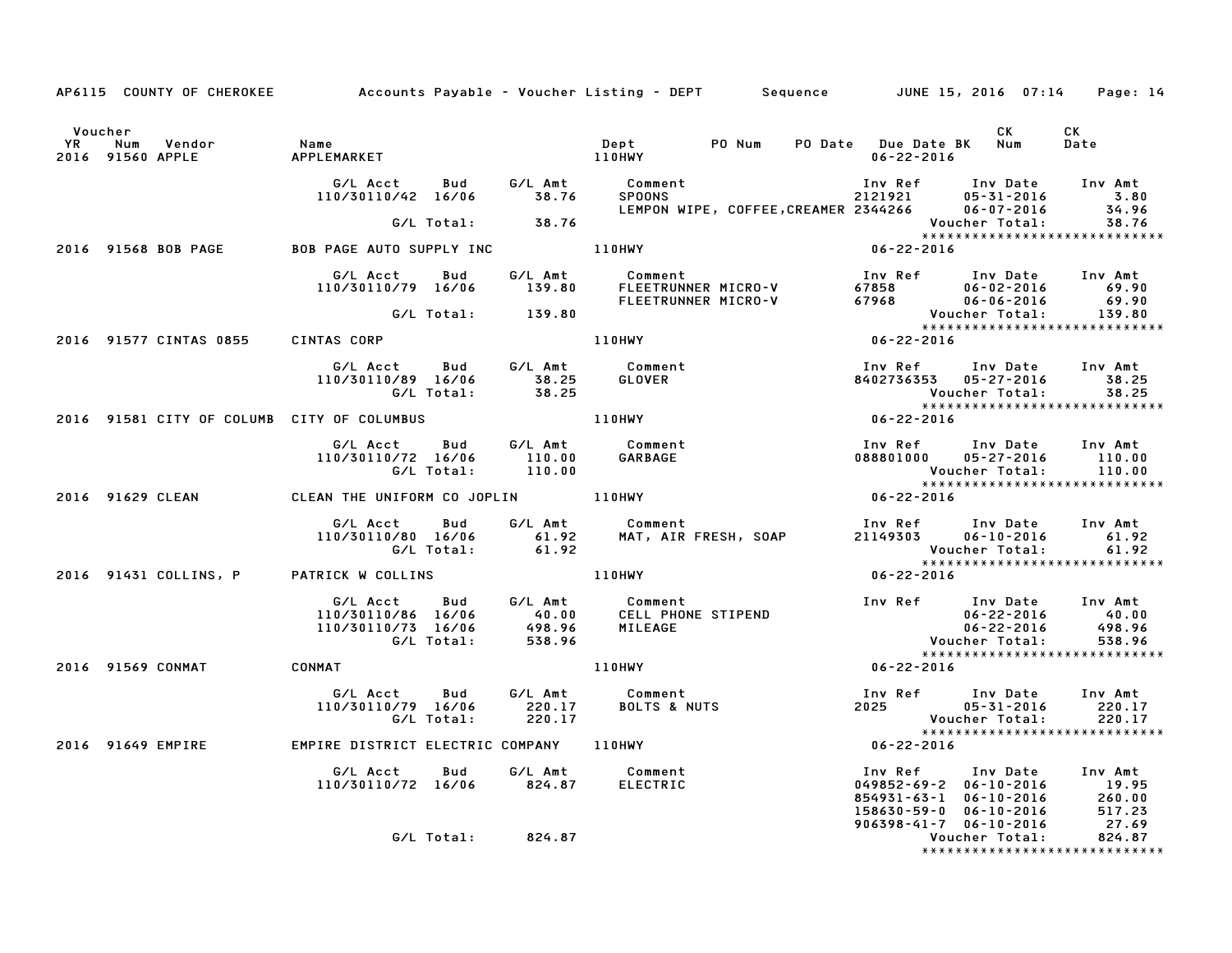|         |                                      |                                                                                         |               | AP6115 COUNTY OF CHEROKEE Accounts Payable - Voucher Listing - DEPT Sequence JUNE 15, 2016 07:14 Page: 15                                                                                                                               |                                                                                                                   |            |
|---------|--------------------------------------|-----------------------------------------------------------------------------------------|---------------|-----------------------------------------------------------------------------------------------------------------------------------------------------------------------------------------------------------------------------------------|-------------------------------------------------------------------------------------------------------------------|------------|
| Voucher |                                      | YR Num Vendor – Name<br>2016 91533 FABICK – JOHN FABICK TRACTOR CO                      |               | Dept PO Num<br>Dept<br>110HWY                                                                                                                                                                                                           | <b>CK</b><br>PO Date Due Date BK Num<br>06-22-2016                                                                | CK<br>Date |
|         |                                      |                                                                                         |               | PARTS<br>PARTS<br>KIT-PUMP                                                                                                                                                                                                              | 1nv Ref 1nv Date 1nv Amt<br>PIJ00298018 05-31-2016 23.67<br>PIJ00298225 06-03-2016 303.42                         |            |
|         |                                      | G/L Total: 327.09                                                                       |               |                                                                                                                                                                                                                                         | Voucher Total: 327.09<br>₩₩₩₩¥¥¥¥¥¥¥¥¥¥¥¥¥¥¥¥¥¥¥¥<br>₩₩₩₩₩₩₩₩₩₩                                                   |            |
|         | 2016 91565 FARMERS                   |                                                                                         |               |                                                                                                                                                                                                                                         |                                                                                                                   |            |
|         |                                      | G/L Acct  Bud  G/L Amt  Comment<br>110/30110/79 16/06  324.97  CULVERT                  |               | <b>BARB WIRE</b>                                                                                                                                                                                                                        | 100 Ref Inv Date Inv Amt<br>180158 06-03-2016 254.98<br>180346 06-06-2016 69.99                                   |            |
|         |                                      | G/L Total: 324.97                                                                       |               |                                                                                                                                                                                                                                         |                                                                                                                   |            |
|         | 2016 91562 FASTENAL FASTENAL COMPANY |                                                                                         | <b>110HWY</b> |                                                                                                                                                                                                                                         |                                                                                                                   |            |
|         |                                      | 110/30110/79 16/06 21.10<br>G/L Total: 21.10                                            |               |                                                                                                                                                                                                                                         | Inv Ref      Inv Date     Inv Amt<br>KSPIT61415    06–06–2016         21.10<br>Voucher Total:          21.10      |            |
|         |                                      | 2016 91545 FED SAFETY FEDERAL SAFETY COMPLIANCE CENTER IN 110HWY                        |               |                                                                                                                                                                                                                                         |                                                                                                                   |            |
|         |                                      |                                                                                         |               |                                                                                                                                                                                                                                         |                                                                                                                   |            |
|         | 2016 91579 FLEETPRIDE FLEETPRIDE     |                                                                                         |               | <b>110HWY</b>                                                                                                                                                                                                                           | $06 - 22 - 2016$                                                                                                  |            |
|         |                                      |                                                                                         |               | ELIPRIDE<br>G/L Acct Bud G/L Amt Comment Inv Ref Inv Date Inv Amt<br>110/30110/79 16/06 128.21 FILTER, OUTER AIR ELEMENT 77580407 06-02-2016 45.95<br>PARTS 77750020 06-09-2016 82.26<br>Voucher Total: 128.21                          |                                                                                                                   |            |
|         |                                      |                                                                                         |               |                                                                                                                                                                                                                                         |                                                                                                                   |            |
|         |                                      | 2016 91552 FROST OIL FROST OIL COMPANY                                                  |               | 110HWY                                                                                                                                                                                                                                  |                                                                                                                   |            |
|         |                                      |                                                                                         |               | 6/L Acct bud 6/L Amt Comment Inv Ref Inv Date Inv Amt<br>110/30110/32 16/06 1271.85 AIR 1 DIESEL EXHAUST FLUID 83987–IN 05-31-2016 558.56<br>16/06 MOBIL OIL 83815–IN 05-31-2016 400.87<br>6/L Total: 1271.85 SUPER S Voucher Total: 12 |                                                                                                                   |            |
|         |                                      |                                                                                         |               |                                                                                                                                                                                                                                         |                                                                                                                   |            |
|         | 2016 91580 JIM WOODS                 | JIM WOODS MARKETING INC 110HWY                                                          |               |                                                                                                                                                                                                                                         | $06 - 22 - 2016$                                                                                                  |            |
|         |                                      | G/L Acct Bud G/L Amt Comment<br>110/30110/31 16/06 4105.96<br>G/L Total: 4105.96        |               | DIESEL                                                                                                                                                                                                                                  | Inv Ref      Inv Date     Inv Amt<br>225444             05-27-2016        4105.96<br>Voucher Total:       4105.96 |            |
|         | 2016 91646 MERCY MAUDE               | MERCY MAUDE NORTON HOSPITAL 110HWY                                                      |               |                                                                                                                                                                                                                                         | $06 - 22 - 2016$                                                                                                  |            |
|         |                                      | G/L Acct Bud G/L Amt Comment<br>110/30110/75 16/06 75.00 RANDOM TES<br>G/L Total: 75.00 |               |                                                                                                                                                                                                                                         | ******************************                                                                                    |            |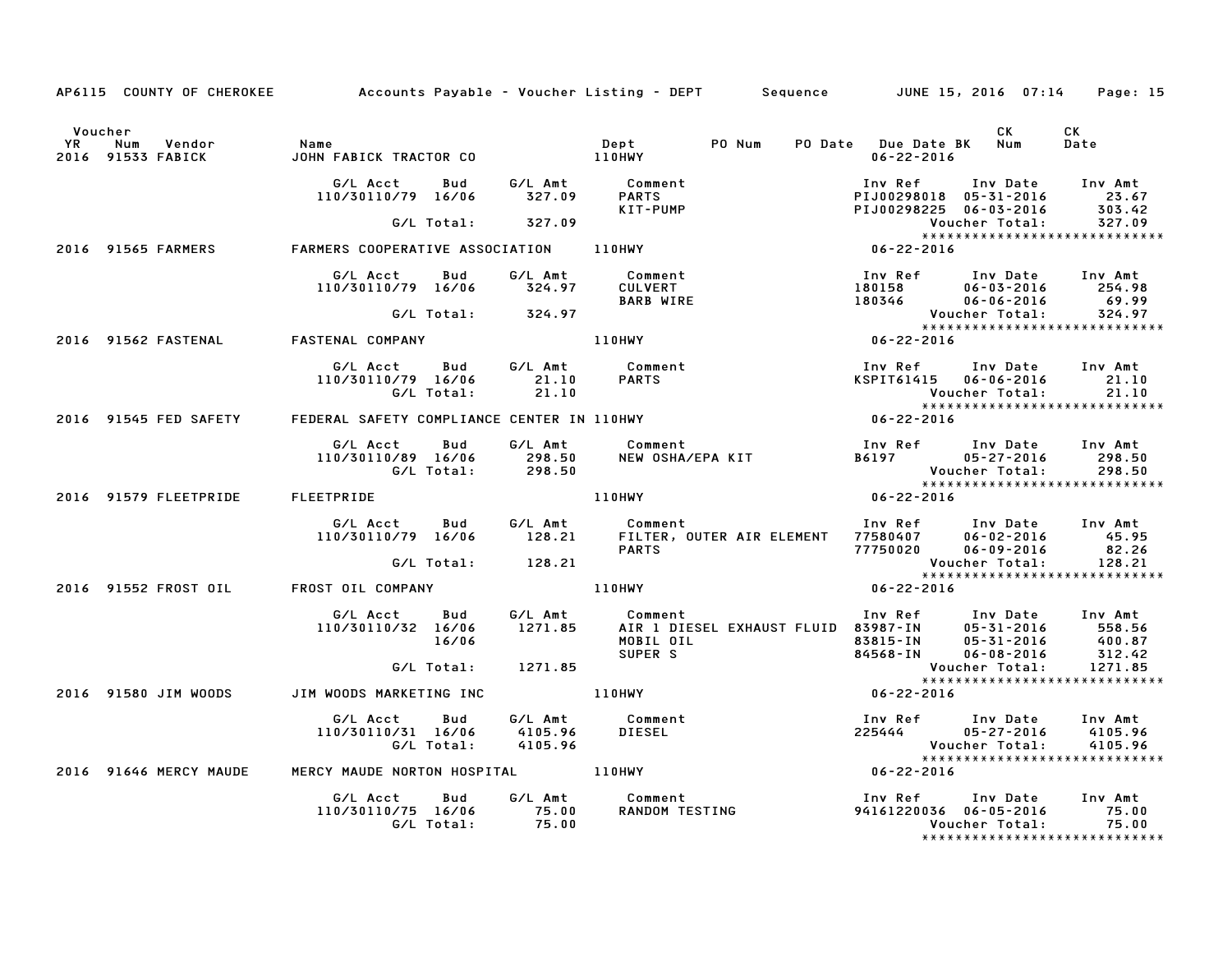|           | AP6115 COUNTY OF CHEROKEE Accounts Payable - Voucher Listing - DEPT Sequence JUNE 15, 2016 07:14 |                                      |            |                     |                                                                                                                                                                           |                          |                                                                                                   |                                                                                                                                                                                              | Page: 16                                                                            |
|-----------|--------------------------------------------------------------------------------------------------|--------------------------------------|------------|---------------------|---------------------------------------------------------------------------------------------------------------------------------------------------------------------------|--------------------------|---------------------------------------------------------------------------------------------------|----------------------------------------------------------------------------------------------------------------------------------------------------------------------------------------------|-------------------------------------------------------------------------------------|
| <b>YR</b> | Voucher<br>Num<br>Vendor<br>2016 91572 MHC                                                       | Name<br><b>MHC</b>                   |            |                     | Dept<br>PO Num<br>110HWY                                                                                                                                                  |                          | PO Date Due Date BK Num<br>$06 - 22 - 2016$                                                       | CK.                                                                                                                                                                                          | CK<br>Date                                                                          |
|           |                                                                                                  | G/L Acct<br>110/30110/79 16/06       | Bud        | 97.98               | G/L Amt Comment<br>AIR FILTER<br>AIR FILTER                                                                                                                               |                          |                                                                                                   | Inv Ref Inv Date Inv Amt<br>285600742529 05-12-2016 61.08<br>285600742638 05-13-2016                                                                                                         | 36.90<br>97.98                                                                      |
|           |                                                                                                  |                                      |            | G/L Total: 97.98    |                                                                                                                                                                           |                          |                                                                                                   | Voucher Total:                                                                                                                                                                               | 97.98                                                                               |
|           | 2016 91628 MIDWEST MINERAL MIDWEST MINERALS                                                      |                                      |            |                     | 110HWY                                                                                                                                                                    |                          | $*****$                                                                                           |                                                                                                                                                                                              |                                                                                     |
|           |                                                                                                  | G/L Acct<br>110/30110/35 16/06       | Bud        | G/L Amt<br>10902.95 | Comment<br><b>ROCK</b>                                                                                                                                                    |                          | 142674<br>142675<br>142675                                                                        | Inv Ref Inv Date Inv Amt<br>05-31-2016 5098.28<br>05-31-2016                                                                                                                                 | 5804.67                                                                             |
|           |                                                                                                  |                                      | G/L Total: | 10902.95            |                                                                                                                                                                           |                          |                                                                                                   | Voucher Total:                                                                                                                                                                               | 10902.95                                                                            |
|           |                                                                                                  |                                      |            |                     |                                                                                                                                                                           |                          |                                                                                                   |                                                                                                                                                                                              |                                                                                     |
|           | 2016 91578 MUNICIPAL                                                                             | MUNICIPAL INDUSTRIAL SUPPLY 110HWY   |            |                     |                                                                                                                                                                           |                          | Vouc<br>* * * * *<br>06-22-2016                                                                   |                                                                                                                                                                                              |                                                                                     |
|           |                                                                                                  | G/L Acct<br>110/30110/79 16/06       | Bud        |                     | G/L Amt Comment<br>585.45 PARTS<br><b>PARTS</b><br><b>PARTS</b>                                                                                                           |                          |                                                                                                   | Inv Ref      Inv Date     Inv Amt                                                                                                                                                            |                                                                                     |
|           |                                                                                                  |                                      | G/L Total: | 585.45              |                                                                                                                                                                           |                          |                                                                                                   |                                                                                                                                                                                              |                                                                                     |
|           |                                                                                                  |                                      |            |                     |                                                                                                                                                                           |                          |                                                                                                   |                                                                                                                                                                                              |                                                                                     |
|           | 2016 91586 NAPIER, C CHARLES NAPIER                                                              |                                      |            |                     | 110HWY                                                                                                                                                                    |                          | $06 - 22 - 2016$                                                                                  |                                                                                                                                                                                              |                                                                                     |
|           |                                                                                                  | G/L Acct<br>110/30110/73 16/06       | <b>Bud</b> | 264.60              | G/L Amt Comment<br>MILEAGE                                                                                                                                                | Inv Ref Inv Date Inv Amt |                                                                                                   | $06 - 09 - 2016$                                                                                                                                                                             | 264.60                                                                              |
|           |                                                                                                  |                                      | G/L Total: | 264.60              |                                                                                                                                                                           |                          |                                                                                                   | Voucher Total:                                                                                                                                                                               | 264.60<br>*****************************                                             |
|           | 2016 91557 NATALINIS                                                                             | NATALINI'S AUTOMOTIVE                |            |                     | 110HWY                                                                                                                                                                    | $06 - 22 - 2016$         |                                                                                                   |                                                                                                                                                                                              |                                                                                     |
|           |                                                                                                  | G/L Acct   Bud<br>110/30110/79 16/06 |            | 328.18              | G/L Amt Comment<br>328.18 FINDER WA<br>FINDER WASHER<br>U-BOLT<br>HOSE CLAMP<br>0-RINGS<br>HOSE, HOSE END<br>$0 - R$ ING<br>OIL FILTER<br>HOSE END, HOSE<br>BEARING, SEAL |                          | Inv Ref<br>604185<br>604172<br>604222<br>604392<br>604625<br>604668<br>604592<br>604801<br>604782 | Inv Date<br>$06 - 01 - 2016$<br>$06 - 01 - 2016$<br>$06 - 01 - 2016$<br>$06 - 03 - 2016$<br>$06 - 06 - 2016$<br>$06 - 06 - 2016$<br>$06 - 06 - 2016$<br>$06 - 07 - 2016$<br>$06 - 07 - 2016$ | Inv Amt<br>1.80<br>2.69<br>5.05<br>2.06<br>36.91<br>1.50<br>5.52<br>27.11<br>169.95 |
|           |                                                                                                  |                                      |            |                     | OIL FILTER<br>OIL<br>HOSE, CLAMP<br><b>SPRAY</b>                                                                                                                          |                          | 604848<br>604984<br>605047<br>605170                                                              | 06-08-2016<br>$06 - 09 - 2016$<br>$06 - 09 - 2016$<br>$06 - 10 - 2016$                                                                                                                       | 4.80<br>23.36<br>34.85<br>12.58                                                     |
|           |                                                                                                  |                                      | G/L Total: | 328.18              |                                                                                                                                                                           |                          |                                                                                                   | Voucher Total:                                                                                                                                                                               | 328.18                                                                              |
|           | 2016 91583 O'MALLEY                                                                              |                                      |            |                     | 0'MALLEY IMPLEMENT CO INC 110HWY                                                                                                                                          |                          | $06 - 22 - 2016$                                                                                  |                                                                                                                                                                                              | *****************************                                                       |
|           |                                                                                                  | G/L Acct                             | <b>Bud</b> | G/L Amt             | Comment                                                                                                                                                                   |                          | Inv Ref                                                                                           |                                                                                                                                                                                              | Inv Amt                                                                             |
|           |                                                                                                  | 110/30110/79 16/06                   |            | 455.20              | OIL FILTER<br>UIL FILIER<br>SLEEVE, PULLEY, ORING<br>WATER PUMP,GASKET,HOSE                                                                                               |                          | S08316<br>S08408                                                                                  | Inv Date<br>$06 - 01 - 2016$<br>$06 - 02 - 2016$                                                                                                                                             | 44.55<br>90.82                                                                      |
|           |                                                                                                  |                                      | G/L Total: | 455.20              |                                                                                                                                                                           |                          | S08454                                                                                            | $06 - 03 - 2016$<br>Voucher Total:                                                                                                                                                           | 319.83<br>455.20<br>*****************************                                   |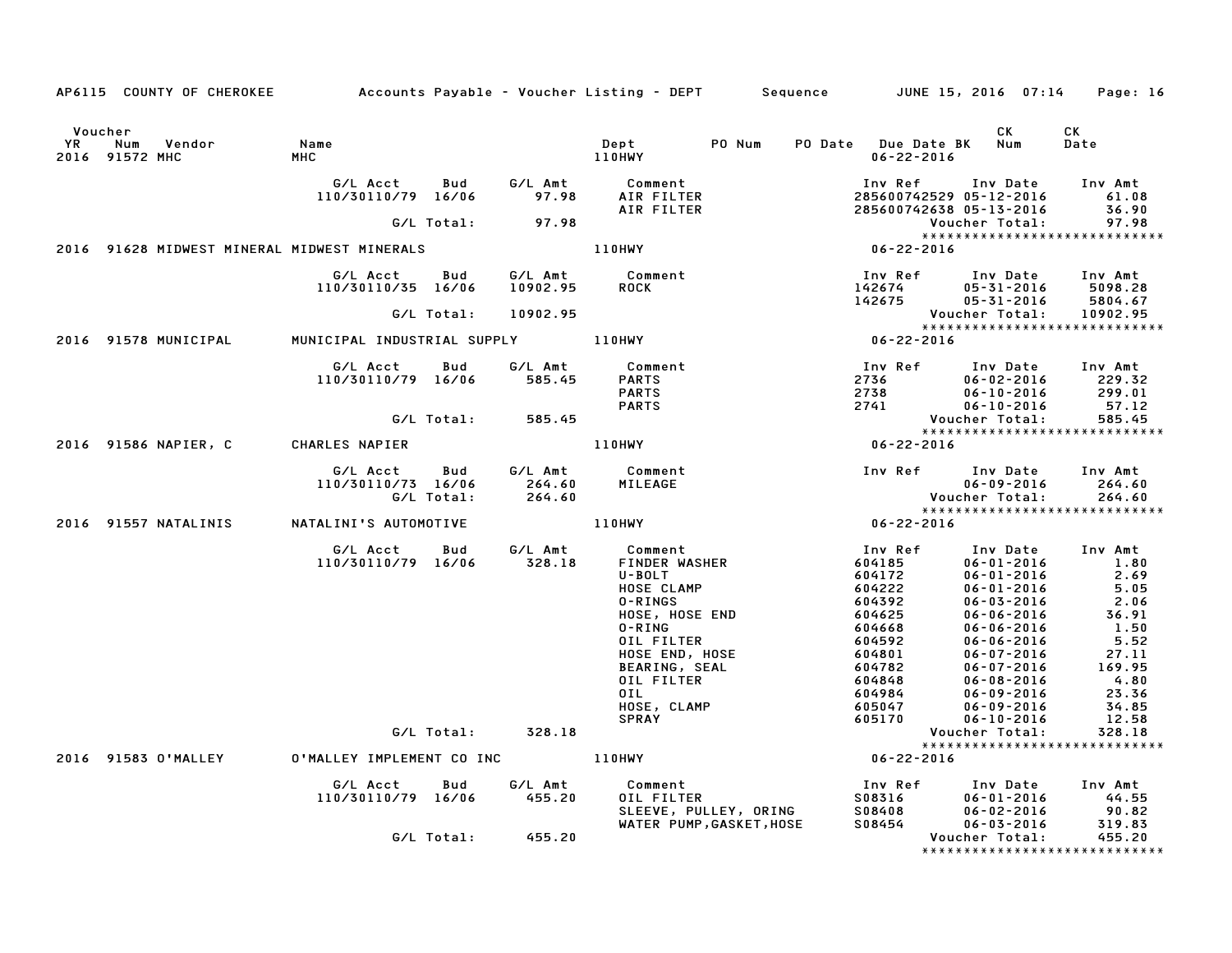|           |                |                          |                                                               |                          |                                 | AP6115 COUNTY OF CHEROKEE Accounts Payable - Voucher Listing - DEPT Sequence JUNE 15, 2016 07:14 Page: 17 |                                   |                                                                                              |                                           |
|-----------|----------------|--------------------------|---------------------------------------------------------------|--------------------------|---------------------------------|-----------------------------------------------------------------------------------------------------------|-----------------------------------|----------------------------------------------------------------------------------------------|-------------------------------------------|
| <b>YR</b> | Voucher<br>Num | Vendor                   | Name                                                          |                          |                                 | CK CK<br>PO Num<br>Dept                                                                                   | PO Date Due Date BK Num           |                                                                                              | Date                                      |
|           |                |                          | 2016 91534 OCCUPATIONAL H OCCUPATIONAL HEALTH SERVICES 110HWY |                          |                                 |                                                                                                           | $06 - 22 - 2016$                  |                                                                                              |                                           |
|           |                |                          | G/L Acct<br>110/30110/89 16/06                                | Bud<br>G/L Total:        | 165.00<br>165.00                | G/L Amt Comment<br>DOT TESTING                                                                            | 2585                              | Inv Ref      Inv Date<br>$06 - 03 - 2016$<br>Voucher Total:<br>***************************** | Inv Amt<br>165.00<br>165.00               |
|           |                | 2016 91648 POWERPLAN     | POWERPLAN                                                     |                          |                                 | <b>110HWY</b>                                                                                             | $06 - 22 - 2016$                  |                                                                                              |                                           |
|           |                |                          | G/L Acct<br>110/30110/79 16/06                                | Bud<br>G/L Total:        | G/L Amt<br>8939.60<br>8939.60   | Comment<br>Comment<br>PARTS & LABOR                                                                       | Inv Ref<br>542825                 | Inv Date<br>06-09-2016<br>Voucher Total:                                                     | Inv Amt<br>8939.60<br>8939.60             |
|           |                |                          | 2016 91576 RAILROAD YARD THE RAILROAD YARD, INC               |                          |                                 | 110HWY                                                                                                    | $06 - 22 - 2016$                  | *****************************                                                                |                                           |
|           |                |                          | G/L Acct<br>110/30110/79 16/06                                | Bud<br>G/L Total:        | G/L Amt<br>13781.40<br>13781.40 | Comment<br><b>NEW &amp; USED CULVERT</b><br><b>CULVERT</b>                                                | Inv Ref<br>200182-IN<br>200183-IN | Inv Date<br>$06 - 03 - 2016$<br>$06 - 03 - 2016$<br>Voucher Total:                           | Inv Amt<br>7734.07<br>6047.33<br>13781.40 |
|           |                |                          |                                                               |                          |                                 |                                                                                                           |                                   | *****************************                                                                |                                           |
|           | 2016 91644 RS  |                          | RS USED OIL                                                   |                          |                                 | <b>110HWY</b>                                                                                             | $06 - 22 - 2016$                  |                                                                                              |                                           |
|           |                |                          | G/L Acct<br>110/30110/79 16/06                                | <b>Bud</b><br>G/L Total: | G/L Amt<br>204.00<br>204.00     | Comment<br>PARTS WASHER SERVICE                                                                           | Inv Ref<br>14015415               | Inv Date Inv Amt<br>$06 - 02 - 2016$<br>Voucher Total:                                       | 204.00<br>204.00                          |
|           |                | 2016 91650 SCHWAB        | SCHWAB-EATON PA                                               |                          |                                 | <b>110HWY</b>                                                                                             | $06 - 22 - 2016$                  | *****************************                                                                |                                           |
|           |                |                          | G/L Acct<br>110/30110/79 16/06                                | Bud                      | G/L Amt<br>9221.02              | Comment<br>WIDENING 5TH ST<br>AT INDUSTRIAL PART                                                          | 15079-2                           | Inv Ref      Inv Date<br>$06 - 06 - 2016$                                                    | Inv Amt<br>9221.02                        |
|           |                |                          |                                                               | G/L Total:               | 9221.02                         |                                                                                                           |                                   | Voucher Total:                                                                               | 9221.02                                   |
|           |                | 2016 91538 STRONGHOLD    | STRONGHOLD DATA                                               |                          |                                 | 110HWY                                                                                                    | 06-22-2016                        | *****************************                                                                |                                           |
|           |                |                          | G/L Acct<br>110/30110/89 16/06                                | Bud                      | G/L Amt<br>186.27               | Comment<br><b>BATTERY BACKUP</b><br>PROSAFE PLUS SWITCH                                                   | 19700                             | Inv Ref Inv Date Inv Amt<br>05-27-2016                                                       | 186.27                                    |
|           |                |                          |                                                               | G/L Total:               | 186.27                          |                                                                                                           |                                   | Voucher Total:                                                                               | 186.27                                    |
|           |                | 2016 91547 THOMPSON BROS | THOMPSON BROTHERS                                             |                          |                                 | <b>110HWY</b>                                                                                             | $06 - 22 - 2016$                  | *****************************                                                                |                                           |
|           |                |                          | G/L Acct<br>110/30110/79 16/06                                | Bud                      | G/L Amt<br>86.81                | Comment<br>CLAMP, GROUND 500A STEEL                                                                       | Inv Ref<br>C10065                 | Inv Date<br>$06 - 07 - 2016$                                                                 | Inv Amt<br>18.30                          |
|           |                |                          |                                                               | G/L Total:               | 86.81                           | <b>PARTS</b>                                                                                              | H125684                           | $06 - 07 - 2016$<br>Voucher Total:<br>*****************************                          | 68.51<br>86.81                            |
|           |                |                          |                                                               |                          |                                 |                                                                                                           |                                   | DEPT<br>Total:                                                                               | 54040.40                                  |
|           |                | 2016 91654 COMMERCE VISA | <b>COMMERCE BANK</b>                                          |                          |                                 | 130NOXWEED                                                                                                | $06 - 22 - 2016$                  |                                                                                              |                                           |
|           |                |                          | G/L Acct<br>130/30130/75 16/06                                | Bud                      | G/L Amt<br>100.00               | Comment<br>ACCT 0<br><b>CECIL BROWN</b>                                                                   | Inv Ref                           | Inv Date                                                                                     | Inv Amt                                   |
|           |                |                          |                                                               | G/L Total:               | 100.00                          | KELLY REGISTRATION SYSTEM                                                                                 |                                   | $06 - 02 - 2016$<br>Voucher Total:<br>******************************                         | 100.00<br>100.00                          |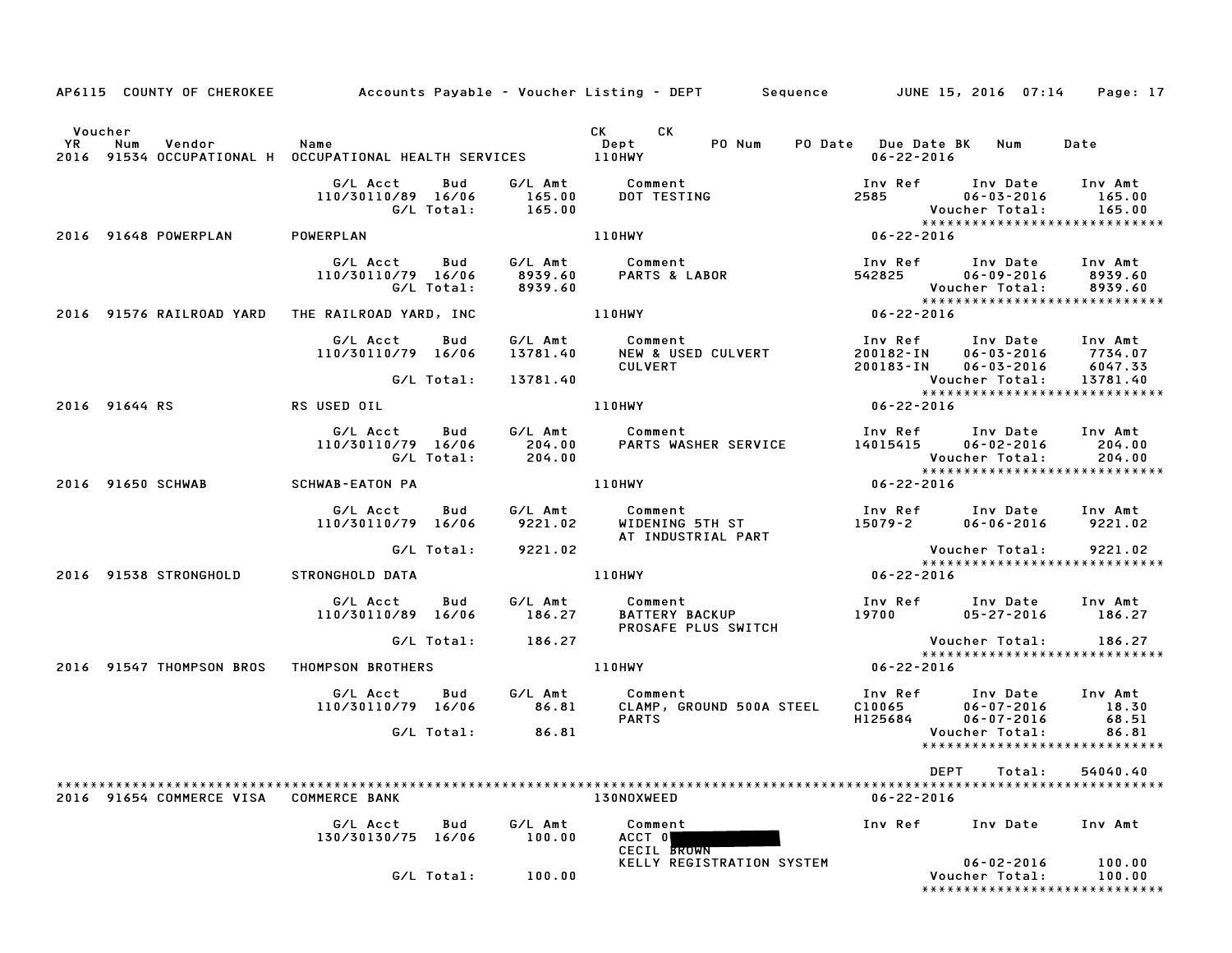|                      |                        | AP6115 COUNTY OF CHEROKEE |                                                                         |                            |                                 | Accounts Payable – Voucher Listing – DEPT         Sequence      |                                         | JUNE 15, 2016  07:14                                               | Page: 18                                                                    |
|----------------------|------------------------|---------------------------|-------------------------------------------------------------------------|----------------------------|---------------------------------|-----------------------------------------------------------------|-----------------------------------------|--------------------------------------------------------------------|-----------------------------------------------------------------------------|
| Voucher<br><b>YR</b> | Num<br>2016 91550 CROP | Vendor                    | Name<br>CROP PRODUCTION SERVICES                                        |                            |                                 | Dept<br>PO Num<br>130NOXWEED                                    | PO Date Due Date BK<br>$06 - 22 - 2016$ | CK<br>Num                                                          | CK<br>Date                                                                  |
|                      |                        |                           | G/L Acct<br>130/30130/41 16/06                                          | Bud<br>16/06<br>G/L Total: | G/L Amt<br>15649.20<br>15649.20 | Comment<br>CHEMICALS<br>CHEMICALS                               | Inv Ref<br>29953297<br>30262470         | Inv Date<br>$05 - 17 - 2016$<br>$06 - 03 - 2016$<br>Voucher Total: | Inv Amt<br>10245.00<br>5404.20<br>15649.20<br>***************************** |
|                      |                        |                           | 2016 91638 FOUR STATE PRIN FOUR STATE PRINTING                          |                            |                                 | 130NOXWEED                                                      | $06 - 22 - 2016$                        |                                                                    |                                                                             |
|                      |                        |                           | G/L Acct<br>130/30130/21 16/06                                          | Bud<br>G/L Total:          | G/L Amt<br>87.65<br>87.65       | Comment<br>TREATMENT BOOKS                                      | Inv Ref<br>60436                        | Inv Date<br>$06 - 07 - 2016$<br>Voucher Total:                     | Inv Amt<br>87.65<br>87.65<br>*****************************                  |
|                      |                        |                           |                                                                         |                            |                                 |                                                                 |                                         | <b>DEPT</b><br>Total:                                              | 15836.85                                                                    |
|                      |                        | 2016 91679 CASSIDY, T     | THERESA J CASSIDY                                                       |                            |                                 | 140HEALTH                                                       | $06 - 22 - 2016$                        |                                                                    |                                                                             |
|                      |                        |                           | G/L Acct<br>140/30140/73 16/06                                          | Bud<br>G/L Total:          | G/L Amt<br>21.06<br>21.06       | Comment<br>MILEAGE/HEALTHY START PROG                           | Inv Ref                                 | Inv Date<br>$06 - 13 - 2016$<br>Voucher Total:                     | Inv Amt<br>21.06<br>21.06                                                   |
|                      |                        | 2016 91551 COLUMBUS       | CITY OF COLUMBUS                                                        |                            |                                 | 140HEALTH                                                       | $06 - 22 - 2016$                        |                                                                    | *****************************                                               |
|                      |                        |                           | G/L Acct<br>140/30140/72 16/06                                          | Bud                        | G/L Amt<br>55.00                | Comment<br>HEALTH DEPT<br>ACCT 07-17240-00                      | Inv Ref                                 | Inv Date<br>$05 - 27 - 2016$                                       | Inv Amt<br>55.00                                                            |
|                      |                        |                           |                                                                         | G/L Total:                 | 55.00                           |                                                                 |                                         | Voucher Total:                                                     | 55.00                                                                       |
|                      |                        |                           | 2016 91553 CRAW KAN TELEPH CRAW-KAN TELEPHONE COOPERATIVE INC 140HEALTH |                            |                                 |                                                                 | $06 - 22 - 2016$                        |                                                                    | *****************************                                               |
|                      |                        |                           | G/L Acct<br>140/30140/79 16/06                                          | Bud                        | G/L Amt<br>21.25                | Comment<br><b>HEALTH DEPT</b>                                   | Inv Ref                                 | Inv Date                                                           | Inv Amt                                                                     |
|                      |                        |                           |                                                                         |                            |                                 | ACCT 129793<br>MONITORS                                         |                                         | $06 - 01 - 2016$                                                   | 21.25                                                                       |
|                      |                        |                           |                                                                         | G/L Total:                 | 21.25                           |                                                                 |                                         | Voucher Total:                                                     | 21.25<br>*****************************                                      |
|                      | 2016 91554 FAST        |                           | <b>FASTMART</b>                                                         |                            |                                 | 140HEALTH                                                       | $06 - 22 - 2016$                        |                                                                    |                                                                             |
|                      |                        |                           | G/L Acct<br>140/30140/30 16/06                                          | Bud                        | G/L Amt<br>49.25                | Comment<br><b>HEALTH DEPT</b>                                   | Inv Ref                                 | Inv Date                                                           | Inv Amt                                                                     |
|                      |                        |                           |                                                                         | G/L Total:                 | 49.25                           | GASOLINE                                                        | 1474                                    | $05 - 03 - 2016$<br>Voucher Total:                                 | 49.25<br>49.25                                                              |
|                      |                        |                           | 2016 91680 FIRST CHRISTIAN FIRST CHRISTIAN CHURCH PARSONS               |                            |                                 | 140HEALTH                                                       | 06-22-2016                              |                                                                    | *****************************                                               |
|                      |                        |                           | G/L Acct                                                                | Bud                        | G/L Amt                         | Comment                                                         | Inv Ref                                 | Inv Date                                                           | Inv Amt                                                                     |
|                      |                        |                           | 140/30140/84 16/06                                                      |                            | 195.00                          | WIC PROGRAM<br><b>BUILDING RENTAL</b><br>$6/21$ , 22 & 23, 2016 |                                         | $06 - 13 - 2016$                                                   | 195.00                                                                      |
|                      |                        |                           |                                                                         | G/L Total:                 | 195.00                          |                                                                 |                                         | Voucher Total:                                                     | 195.00<br>*****************************                                     |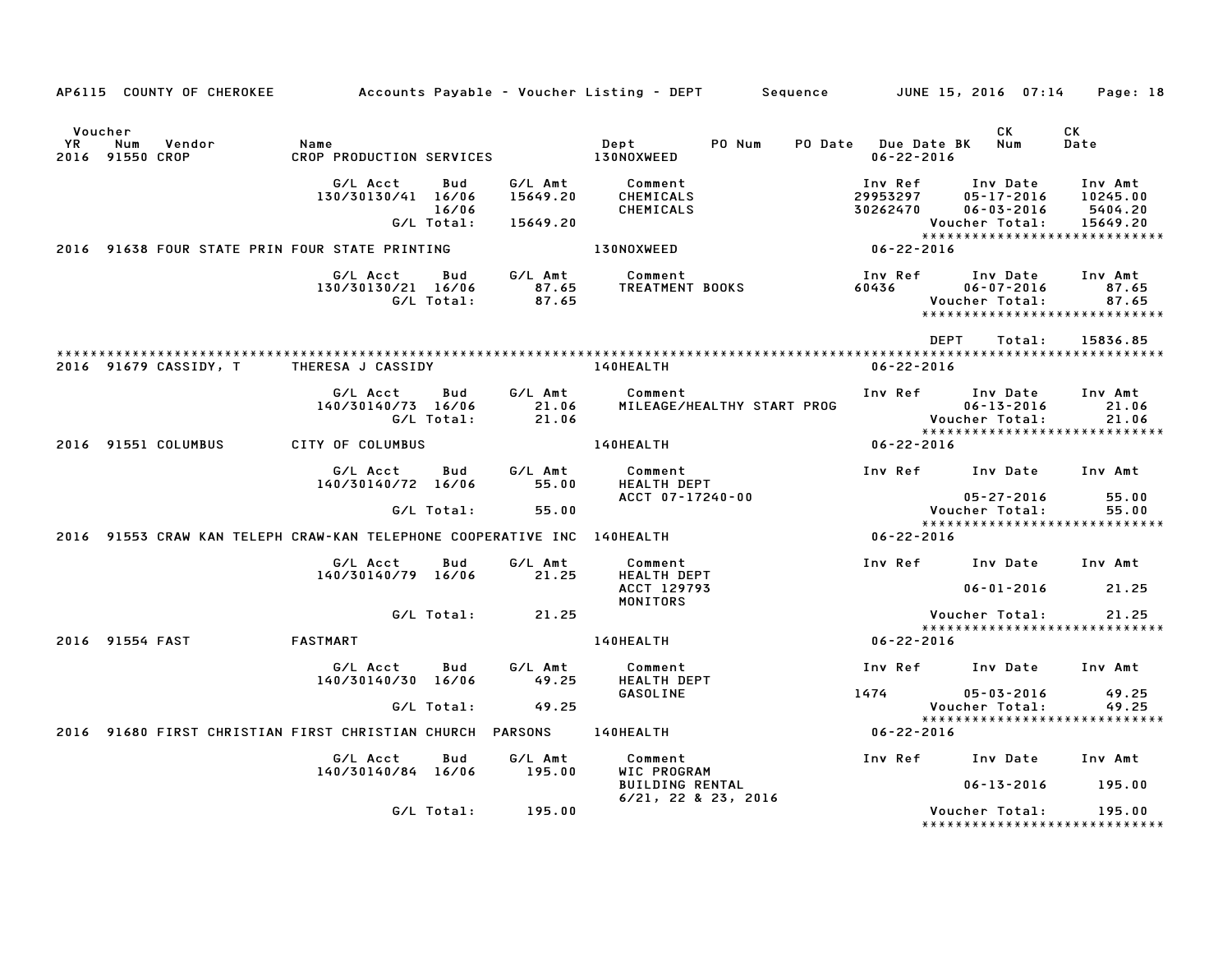|                      |                                               |                                                  |            |                   | AP6115 COUNTY OF CHEROKEE Accounts Payable - Voucher Listing - DEPT Sequence JUNE 15, 2016 07:14 Page: 19 |                                             |                                        |                                         |
|----------------------|-----------------------------------------------|--------------------------------------------------|------------|-------------------|-----------------------------------------------------------------------------------------------------------|---------------------------------------------|----------------------------------------|-----------------------------------------|
| Voucher<br><b>YR</b> | Num<br>Vendor<br>2016 91681 INDEP COMM        | Name<br>INDEPENDENCE COMMUNITY COLLEGE 140HEALTH |            |                   | Dept PO Num                                                                                               | PO Date Due Date BK Num<br>$06 - 22 - 2016$ | CK.                                    | CK<br>Date                              |
|                      |                                               | G/L Acct<br>140/30140/87 16/06                   | Bud        | G∕L Amt<br>450.00 | Comment<br>WIC PROGRAM                                                                                    |                                             | Inv Ref      Inv Date     Inv Amt      |                                         |
|                      |                                               |                                                  |            |                   | BUILDING RENTAL<br>JUNE 14, 15, 16, 2016                                                                  |                                             | 06-13-2016                             | 450.00                                  |
|                      |                                               |                                                  |            | G/L Total: 450.00 |                                                                                                           |                                             | Voucher Total:                         | 450.00<br>***************************** |
|                      | 2016 91682 JAVA                               | <b>JAVA DAVE'S</b>                               |            |                   | 140HEALTH                                                                                                 | $06 - 22 - 2016$                            |                                        |                                         |
|                      |                                               | G/L Acct   Bud   G/L Amt<br>140/30140/42 16/06   |            | 76.89             | Comment<br><b>HEALTH DEPT</b>                                                                             |                                             | Inv Ref      Inv Date     Inv Amt      |                                         |
|                      |                                               |                                                  | G/L Total: | 76.89             | <b>COFFEE</b>                                                                                             |                                             | 294202 06-08-2016<br>Voucher Total:    | 76.89<br>76.89                          |
|                      | 2016 91683 MANZER, J                          | DR JONATHAN MANZER                               |            |                   | 140HEALTH                                                                                                 | $06 - 22 - 2016$                            |                                        |                                         |
|                      |                                               | G/L Acct<br>140/30140/82 16/06                   | Bud        | G/L Amt<br>100.00 | Comment<br>HEALTH DEPT                                                                                    |                                             | Inv Ref     Inv Date    Inv Amt        |                                         |
|                      |                                               |                                                  |            |                   | CONTRACTED SERVICES<br><b>JUNE 2016</b>                                                                   |                                             | $06 - 13 - 2016$ 100.00                |                                         |
|                      |                                               |                                                  |            | G/L Total: 100.00 |                                                                                                           |                                             | Voucher Total:                         | 100.00                                  |
|                      | 2016 91684 MCCARTYS                           | <b>MCCARTY'S</b>                                 |            |                   | <b>140HEALTH</b>                                                                                          | $06 - 22 - 2016$                            |                                        |                                         |
|                      |                                               | G/L Acct<br>140/30140/21 16/06                   | Bud        | G/L Amt<br>74.96  | Comment<br><b>HEALTH DEPT</b>                                                                             |                                             | Inv Ref Inv Date Inv Amt               |                                         |
|                      |                                               |                                                  | G/L Total: | 74.96             | PAPER, NOTE PADS                                                                                          | 6403630                                     | $06 - 13 - 2016$<br>Voucher Total:     | 74.96<br>74.96                          |
|                      | 2016 91555 QUILL                              | QUILL CORPORATION                                |            |                   | 140HEALTH                                                                                                 | $06 - 22 - 2016$                            |                                        | *****************************           |
|                      |                                               | G/L Acct<br>140/30140/40 16/06                   | Bud        | G/L Amt<br>351.96 | Comment<br>HEALTH DEPT                                                                                    |                                             | Inv Ref Inv Date Inv Amt               |                                         |
|                      |                                               |                                                  |            |                   | TISSUE, T/TISSUE, TOWELS<br><b>CLEANER</b>                                                                | 6285028                                     | 6282029 06-01-2016<br>$06 - 01 - 2016$ | 338.92<br>13.04                         |
|                      |                                               |                                                  | G/L Total: | 351.96            |                                                                                                           |                                             | Voucher Total:                         | 351.96<br>***************************** |
|                      | 2016 91556 STRONGHOLD                         | STRONGHOLD DATA                                  |            |                   | <b>140HEALTH</b>                                                                                          | $06 - 22 - 2016$                            |                                        |                                         |
|                      |                                               | G/L Acct<br>140/30140/28 16/06                   | Bud        | G/L Amt<br>100.00 | Comment<br>HEALTH DEPT                                                                                    |                                             | Inv Ref Inv Date Inv Amt               |                                         |
|                      |                                               |                                                  | G/L Total: | 100.00            | <b>BACKUP STORAGE</b>                                                                                     |                                             | 19626 06-01-2016<br>Voucher Total:     | 100.00<br>100.00                        |
|                      | 2016 91558 TRUE VALUE COL TRUE VALUE COLUMBUS |                                                  |            |                   | <b>140HEALTH</b>                                                                                          | $06 - 22 - 2016$                            |                                        | *****************************           |
|                      |                                               | G/L Acct                                         | Bud        | G/L Amt           | Comment                                                                                                   |                                             | Inv Ref Inv Date Inv Amt               |                                         |
|                      |                                               | 140/30140/80 16/06                               |            | 107.35            | <b>HEALTH DEPT</b><br>NIGHT BULBS<br>FLUO TUBES                                                           | <b>A277515</b><br>A277195                   | 05-30-2016<br>$05 - 27 - 2016$         | 5.10<br>102.25                          |
|                      |                                               |                                                  | G/L Total: | 107.35            |                                                                                                           |                                             | Voucher Total:                         | 107.35<br>***************************** |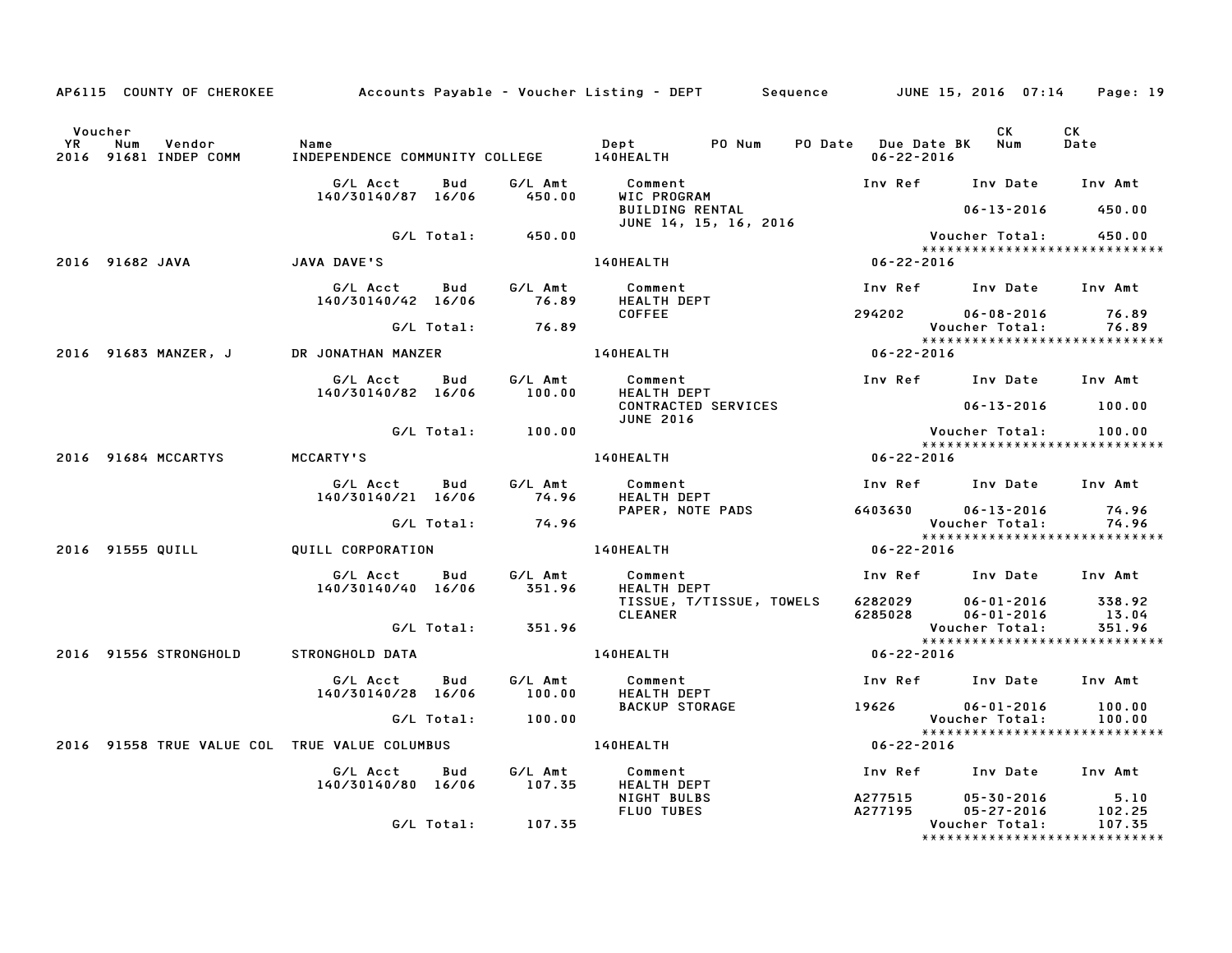| AP6115 COUNTY OF CHEROKEE                               | Accounts Payable – Voucher Listing – DEPT            |                   |                               |                                                          |                                                   | Sequence |                                         | JUNE 15, 2016 07:14                                                             | Page: 20                          |
|---------------------------------------------------------|------------------------------------------------------|-------------------|-------------------------------|----------------------------------------------------------|---------------------------------------------------|----------|-----------------------------------------|---------------------------------------------------------------------------------|-----------------------------------|
|                                                         |                                                      |                   |                               |                                                          |                                                   |          |                                         |                                                                                 |                                   |
| Voucher<br><b>YR</b><br>Num<br>Vendor<br>2016 91559 WEX | Name<br><b>WEX BANK</b>                              |                   |                               | CK<br>CK<br>Dept<br>140HEALTH                            | PO Num                                            |          | PO Date Due Date BK<br>$06 - 22 - 2016$ | Num                                                                             | Date                              |
|                                                         | G/L Acct<br>140/30140/30 16/06                       | Bud               | G/L Amt<br>210.95             | Comment<br><b>HEALTH DEPT</b>                            |                                                   |          | Inv Ref                                 | Inv Date                                                                        | Inv Amt                           |
|                                                         |                                                      | G/L Total:        | 210.95                        | <b>FUEL PURCHASES</b>                                    |                                                   |          | 45624536                                | 05-31-2016<br>Voucher Total:                                                    | 210.95<br>210.95                  |
|                                                         |                                                      |                   |                               |                                                          |                                                   |          |                                         | ******************************                                                  |                                   |
|                                                         |                                                      |                   |                               |                                                          |                                                   |          |                                         | <b>DEPT</b><br>Total:                                                           | 1813.67                           |
| 2016 91655 COMMERCE VISA                                | <b>COMMERCE BANK</b>                                 |                   |                               | 160ELECT                                                 |                                                   |          | $06 - 22 - 2016$                        |                                                                                 |                                   |
|                                                         | G/L Acct<br>160/30160/77 16/06<br>100/30330/32 16/06 | Bud               | G/L Amt<br>125.62<br>56.92    | Comment<br>ACCT<br>RODNEY EDMONDSON<br>HILTON GARDEN INN |                                                   |          | Inv Ref                                 | Inv Date<br>$05 - 12 - 2016$                                                    | Inv Amt<br>125.62                 |
|                                                         |                                                      | G/L Total:        | 182.54                        |                                                          | ORIENTAL TRADING CO                               |          |                                         | $05 - 31 - 2016$<br>Voucher Total:<br>*****************************             | 56.92<br>182.54                   |
| 2016 91656 COMMERCE VISA                                | <b>COMMERCE BANK</b>                                 |                   |                               | 160ELECT                                                 |                                                   |          | $06 - 22 - 2016$                        |                                                                                 |                                   |
|                                                         | G/L Acct<br>160/30160/77 16/06                       | Bud<br>16/06      | G/L Amt<br>370.59             | Comment<br><b>ACCT</b><br>PAULA <b>R CHENEY</b>          |                                                   |          | Inv Ref                                 | Inv Date                                                                        | Inv Amt                           |
|                                                         |                                                      | G/L Total:        | 370.59                        | <b>APPLEBEES</b><br>DAIRY QUEEN<br>HILTON GARDEN INN     |                                                   |          |                                         | $05 - 11 - 2016$<br>$05 - 13 - 2016$<br>$05 - 14 - 2016$<br>Voucher Total:      | 18.54<br>5.43<br>346.62<br>370.59 |
|                                                         |                                                      |                   |                               |                                                          |                                                   |          |                                         | *****************************                                                   |                                   |
| 2016 91633 ELECT SYSTEMS                                | ELECTION SYSTEMS & SOFTWARE                          |                   |                               | 160ELECT                                                 |                                                   |          | $06 - 22 - 2016$                        |                                                                                 |                                   |
|                                                         | G/L Acct<br>160/30160/21 16/06                       | Bud               | G/L Amt<br>2625.25            | Comment                                                  | LAYOUT/APRIL ELECTION<br>CODING OF MACHINES/APRIL |          | Inv Ref<br>969999<br>970000             | Inv Date<br>$05 - 23 - 2016$<br>$05 - 23 - 2016$                                | Inv Amt<br>300.00<br>2325.25      |
|                                                         |                                                      | G/L Total:        | 2625.25                       |                                                          |                                                   |          |                                         | Voucher Total:<br>*****************************                                 | 2625.25                           |
|                                                         |                                                      |                   |                               |                                                          |                                                   |          |                                         | <b>DEPT</b><br>Total:                                                           | 3178.38                           |
| 2016 91614 AT&T 5001                                    | AT&T                                                 |                   |                               | 224911                                                   |                                                   |          | $06 - 22 - 2016$                        |                                                                                 |                                   |
|                                                         | G/L Acct<br>224/31224/01                             | Bud               | G/L Amt<br>894.48             | Comment                                                  | ACCT 316 140 9942 098 7<br>316 140 2371 911 6     |          | Inv Ref                                 | Inv Date<br>$06 - 01 - 2016$<br>$06 - 01 - 2016$                                | Inv Amt<br>641.31<br>253.17       |
|                                                         |                                                      | G/L Total:        | 894.48                        |                                                          |                                                   |          |                                         | Voucher Total:                                                                  | 894.48                            |
| 2016 91561 CENTURYLINK2961 CENTURYLINK                  |                                                      |                   |                               | 224911                                                   |                                                   |          | 06-22-2016                              | *****************************                                                   |                                   |
|                                                         | G/L Acct<br>224/31224/01                             | Bud<br>G/L Total: | G/L Amt<br>1170.44<br>1170.44 | Comment<br>ACCT 313409961                                |                                                   |          | Inv Ref                                 | Inv Date<br>$05 - 25 - 2016$<br>Voucher Total:<br>***************************** | Inv Amt<br>1170.44<br>1170.44     |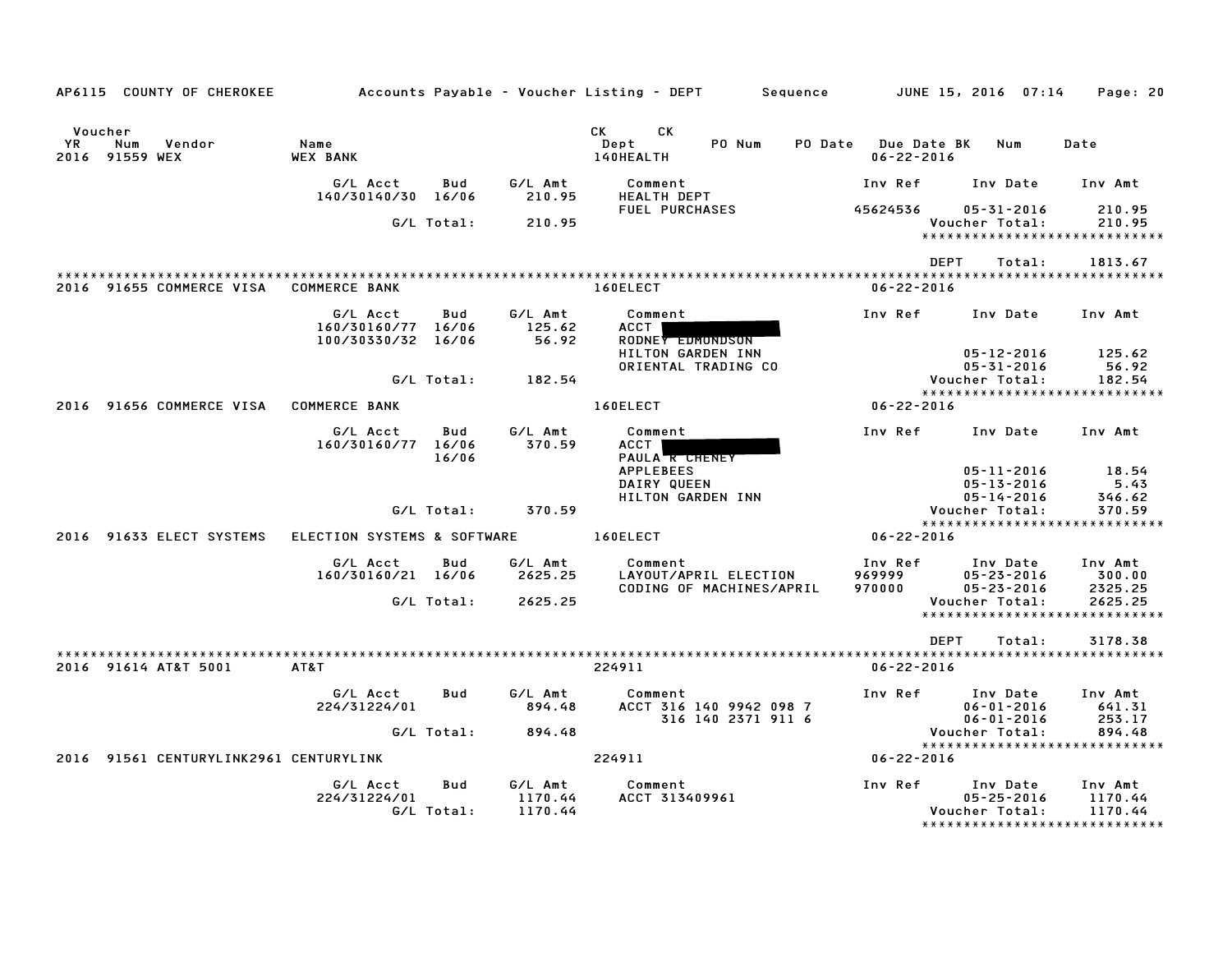|           |               | AP6115 COUNTY OF CHEROKEE                        |                                                                      |                       |                             | Accounts Payable – Voucher Listing – DEPT       Sequence         JUNE 15, 2016  07:14                                                                                                                                                |                                         |                                                                               | Page: 21                                                          |
|-----------|---------------|--------------------------------------------------|----------------------------------------------------------------------|-----------------------|-----------------------------|--------------------------------------------------------------------------------------------------------------------------------------------------------------------------------------------------------------------------------------|-----------------------------------------|-------------------------------------------------------------------------------|-------------------------------------------------------------------|
|           | Voucher       |                                                  |                                                                      |                       |                             | CK<br>CK the control of the control of the control of the control of the control of the control of the control of the control of the control of the control of the control of the control of the control of the control of the contr |                                         |                                                                               |                                                                   |
| <b>YR</b> | Num           | Vendor<br>2016 91563 CENTURYLINK4786 CENTURYLINK | Name                                                                 |                       |                             | PO Num<br>Dept<br>224911                                                                                                                                                                                                             | PO Date Due Date BK<br>$06 - 22 - 2016$ | Num                                                                           | Date                                                              |
|           |               |                                                  | G/L Acct<br>224/31224/01                                             | Bud<br>G/L Total:     | 1301.69<br>1301.69          | G/L Amt Comment<br><b>CUSTOMER 2C257200</b>                                                                                                                                                                                          | Q060101128                              | Inv Ref      Inv Date<br>$06 - 01 - 2016$<br>Voucher Total:                   | Inv Amt<br>1301.69<br>1301.69<br>******************************   |
|           |               | 2016 91564 COL TEL                               | COLUMBUS TELEPHONE COMPANY                                           |                       |                             | 224911                                                                                                                                                                                                                               | $06 - 22 - 2016$                        |                                                                               |                                                                   |
|           |               |                                                  | G/L Acct<br>224/31224/01                                             | Bud                   | G/L Amt<br>1480.07          | Comment<br><b>ACCT 163</b><br>1045                                                                                                                                                                                                   | Inv Ref                                 | Inv Date Inv Amt<br>17561630616 06-01-2016 1102.31<br>175610450616 06-01-2016 | 377.76                                                            |
|           |               |                                                  |                                                                      |                       | G/L Total: 1480.07          |                                                                                                                                                                                                                                      |                                         | Voucher Total:                                                                | 1480.07<br>*****************************                          |
|           |               |                                                  | 2016 91566 CRAW KAN TELEPH CRAW-KAN TELEPHONE COOPERATIVE INC 224911 |                       |                             |                                                                                                                                                                                                                                      | $06 - 22 - 2016$                        |                                                                               |                                                                   |
|           |               |                                                  | G/L Acct<br>224/31224/01                                             | Bud<br>G/L Total:     | G/L Amt<br>148.00<br>148.00 | Comment<br>MONTHLY ACCESS CHARGES                                                                                                                                                                                                    |                                         | Inv Ref Inv Date<br>$06 - 01 - 2016$<br>Voucher Total:                        | Inv Amt<br>148.00<br>148.00                                       |
|           |               |                                                  | 2016 91615 HARRIS GLOBAL HARRIS COMPUTER SYSTEMS                     |                       |                             | 224911                                                                                                                                                                                                                               | 06-22-2016                              |                                                                               | ******************************                                    |
|           |               |                                                  | G/L Acct<br>224/31224/01                                             | Bud<br>G/L Total:     | 620.00<br>620.00            | G/L Amt Comment<br>MONTHLY GLOBAL MAINTENANCE 16000717                                                                                                                                                                               | Inv Ref                                 | Inv Date Inv Amt<br>$06 - 25 - 2016$<br>Voucher Total:                        | 620.00<br>620.00<br>*****************************                 |
|           |               | 2016 91495 MAXTON, JACK                          | JACK MAXTON                                                          |                       |                             | 224911                                                                                                                                                                                                                               | 06-22-2016                              |                                                                               |                                                                   |
|           |               |                                                  | G/L Acct<br>224/31224/01                                             | Bud                   | G/L Amt<br>2500.00          | Comment<br><b>TOWER LEASE</b><br>MARCH 5 - MARCH 5 2016                                                                                                                                                                              |                                         | Inv Ref      Inv Date<br>$05 - 19 - 2016$                                     | Inv Amt<br>2500.00                                                |
|           |               |                                                  |                                                                      | G/L Total:            | 2500.00                     |                                                                                                                                                                                                                                      |                                         | Voucher Total:                                                                | 2500.00                                                           |
|           |               | 2016 91570 PRIORITY                              | PRIORITY DISPATCH                                                    |                       |                             | 224911                                                                                                                                                                                                                               | $06 - 22 - 2016$                        |                                                                               | *****************************                                     |
|           |               |                                                  | G/L Acct<br>224/31224/01                                             | Bud<br>G/L Total:     | G/L Amt<br>147.00<br>147.00 | Comment<br>ANNUAL MAINTENANCE                                                                                                                                                                                                        | 129238                                  | Inv Ref      Inv Date<br>05-27-2016<br>Voucher Total:                         | Inv Amt<br>147.00<br>147.00                                       |
|           | 2016 91567 UR |                                                  | UR SOLUTIONS                                                         |                       |                             | 224911                                                                                                                                                                                                                               | $06 - 22 - 2016$                        |                                                                               | *****************************                                     |
|           |               |                                                  | G/L Acct<br>224/31224/01                                             | Bud<br>G/L Total:     | G/L Amt<br>190.00<br>190.00 | Comment<br>OFFSITE SUPPORT                                                                                                                                                                                                           | 20160507                                | Inv Ref Inv Date<br>$06 - 03 - 2016$<br>Voucher Total:                        | Inv Amt<br>190.00<br>190.00<br>*****************************      |
|           |               |                                                  |                                                                      |                       |                             |                                                                                                                                                                                                                                      | DEPT                                    | Total:                                                                        | 8451.68                                                           |
|           |               | 2016 91664 COMMERCE VISA                         | <b>COMMERCE BANK</b>                                                 |                       |                             | <b>230APP</b>                                                                                                                                                                                                                        | $06 - 22 - 2016$                        |                                                                               |                                                                   |
|           |               |                                                  | G/L Acct<br>230/30230/77<br>230/30230/23                             | Bud<br>16/06<br>16/06 | G/L Amt<br>185.76<br>10.49  | Comment<br>ACCT<br>TAMARA JARRETT                                                                                                                                                                                                    | Inv Ref                                 | Inv Date                                                                      | Inv Amt                                                           |
|           |               |                                                  |                                                                      | 16/06<br>G/L Total:   | 196.25                      | <b>SUBWAY</b><br>QT 329<br>SUPER 8 MOTELS                                                                                                                                                                                            |                                         | $05 - 04 - 2016$<br>$05 - 05 - 2016$<br>$05 - 05 - 2016$<br>Voucher Total:    | 7.29<br>3.20<br>185.76<br>196.25<br>***************************** |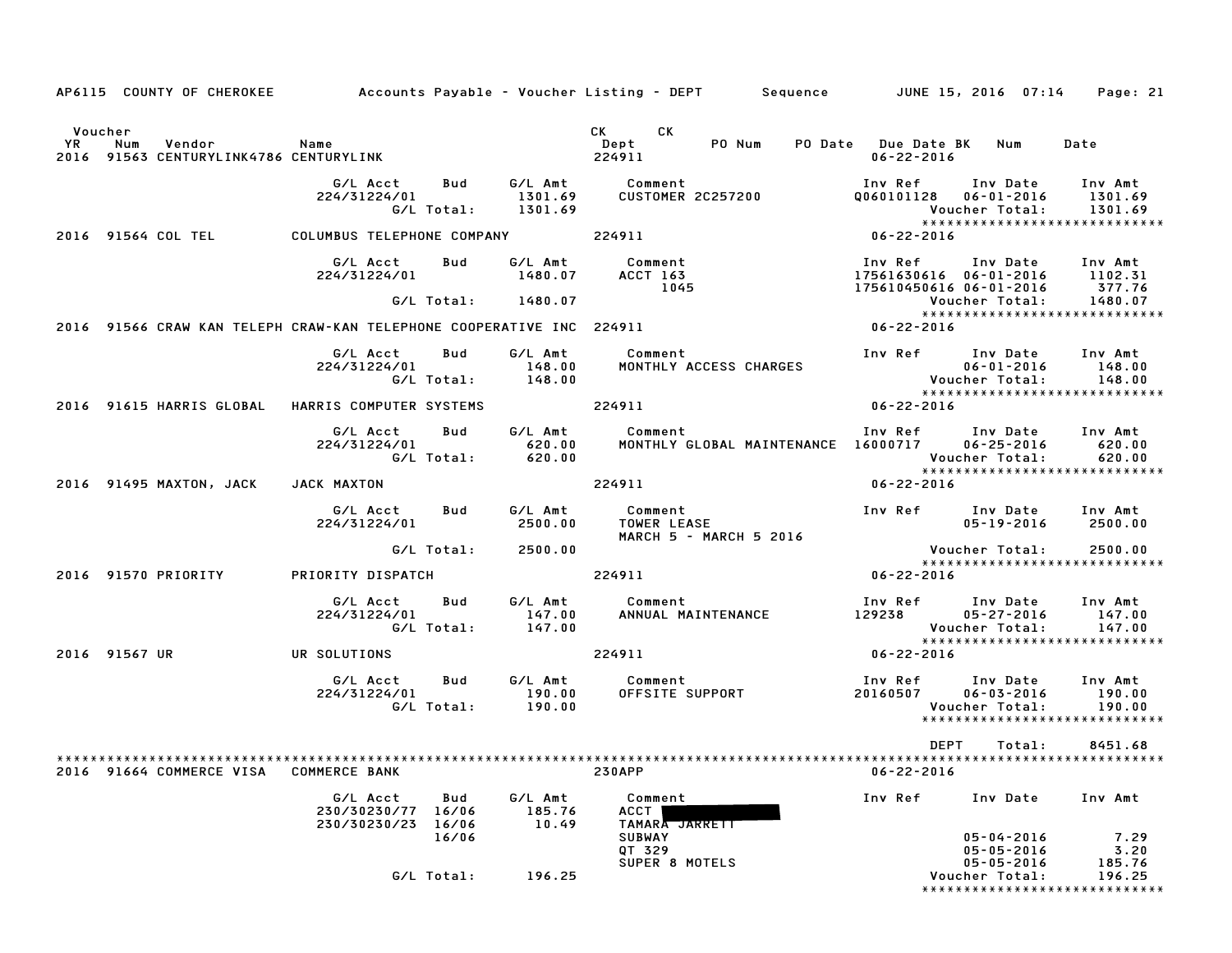| AP6115 COUNTY OF CHEROKEE              |                                                               |                             | Accounts Payable – Voucher Listing – DEPT        Sequence    | JUNE 15, 2016 07:14                                                                        | Page: 22                    |
|----------------------------------------|---------------------------------------------------------------|-----------------------------|--------------------------------------------------------------|--------------------------------------------------------------------------------------------|-----------------------------|
| Voucher<br>YR<br>Num<br>Vendor         | Name<br>2016 91630 FOUR STATE OFFI FOUR STATE OFFICE PRODUCTS |                             | Dept<br>PO Num<br><b>230APP</b>                              | СK<br><b>PO Date</b> Due Date BK<br>Num<br>$06 - 22 - 2016$                                | CK<br>Date                  |
|                                        | G/L Acct<br>Bud<br>230/30230/21 16/06<br>G/L Total:           | G/L Amt<br>566.17<br>566.17 | Comment<br>TONERS, FLAGS, NOTES, TABS 0111400-001 05-23-2016 | Inv Ref<br>Inv Date<br>Voucher Total:<br>*****************************                     | Inv Amt<br>566.17<br>566.17 |
|                                        |                                                               |                             |                                                              | <b>DEPT</b><br>Total:                                                                      | 762.42                      |
| 2016 91616 MERITAIN                    | MERITAIN HEALTH                                               |                             | 260BENEFITS                                                  | $06 - 22 - 2016$                                                                           |                             |
|                                        | Bud<br>G/L Acct<br>260/30260/15 16/06                         | G/L Amt<br>45605.64         | Comment<br>GROUP 02438<br>CHEROKEE COUNTY                    | Inv Ref<br>Inv Date<br>$06 - 09 - 2016$                                                    | Inv Amt<br>45605.64         |
|                                        | G/L Total:                                                    | 45605.64                    | <b>JULY 2016</b>                                             | Voucher Total:<br>*****************************                                            | 45605.64                    |
| 2016 91575 US TREASURY                 | UNITED STATE TREASURY                                         |                             | 260BENEFITS                                                  | $06 - 22 - 2016$                                                                           |                             |
|                                        | G/L Acct<br>Bud<br>260/30260/05 16/06                         | G/L Amt<br>522.97           | Comment<br><b>FORM 720</b><br>PCORI FEE                      | Inv Ref<br>Inv Date<br>$06 - 08 - 2016$                                                    | Inv Amt<br>522.97           |
|                                        | G/L Total:                                                    | 522.97                      | <b>CHEROKEE COUNTY</b>                                       | Voucher Total:<br>*****************************                                            | 522.97                      |
|                                        |                                                               |                             |                                                              | <b>DEPT</b><br>Total:                                                                      | 46128.61                    |
| 2016 91571 CENTURYLINK1319 CENTURYLINK |                                                               |                             | 300ELDERLY                                                   | $06 - 22 - 2016$                                                                           |                             |
|                                        | G/L Acct<br>Bud<br>300/30300/74 16/06                         | G/L Amt<br>.21              | Comment<br>ACCT 320497874<br>313355170                       | Inv Ref<br>Inv Date<br>$05 - 24 - 2016$<br>$06 - 01 - 2016$                                | Inv Amt<br>.01<br>.20       |
|                                        | G/L Total:                                                    | .21                         |                                                              | Voucher Total:<br>*****************************                                            | .21                         |
| 2016 91623 CENTURYLINK2961 CENTURYLINK |                                                               |                             | 300ELDERLY                                                   | $06 - 22 - 2016$                                                                           |                             |
|                                        | G/L Acct<br>Bud<br>300/30300/74 16/06<br>G/L Total:           | G/L Amt<br>5.38<br>5.38     | Comment<br>ACCT 313571296                                    | Inv Ref<br>Inv Date<br>$06 - 01 - 2016$<br>Voucher Total:<br>***************************** | Inv Amt<br>5.38<br>5.38     |
| 2016 91573 COLUMBUS                    | CITY OF COLUMBUS                                              |                             | 300ELDERLY                                                   | $06 - 22 - 2016$                                                                           |                             |
|                                        | G/L Acct<br>Bud<br>300/30300/72 16/06<br>G/L Total:           | G/L Amt<br>54.56<br>54.56   | Comment<br>ACCT 07-48820-01                                  | Inv Ref<br>Inv Date<br>$05 - 27 - 2016$<br>Voucher Total:                                  | Inv Amt<br>54.56<br>54.56   |
| 2016 91647 KS GAS                      | KANSAS GAS SERVICE                                            |                             | 300ELDERLY                                                   | *****************************<br>$06 - 22 - 2016$                                          |                             |
|                                        | G/L Acct<br>Bud<br>300/30300/72 16/06<br>G/L Total:           | G/L Amt<br>37.33<br>37.33   | Comment<br>ACCT 510724504 2014982 18                         | Inv Ref<br>Inv Date<br>$06 - 08 - 2016$<br>Voucher Total:<br>***************************** | Inv Amt<br>37.33<br>37.33   |
|                                        |                                                               |                             |                                                              | DEPT<br>Total:                                                                             | 97.48                       |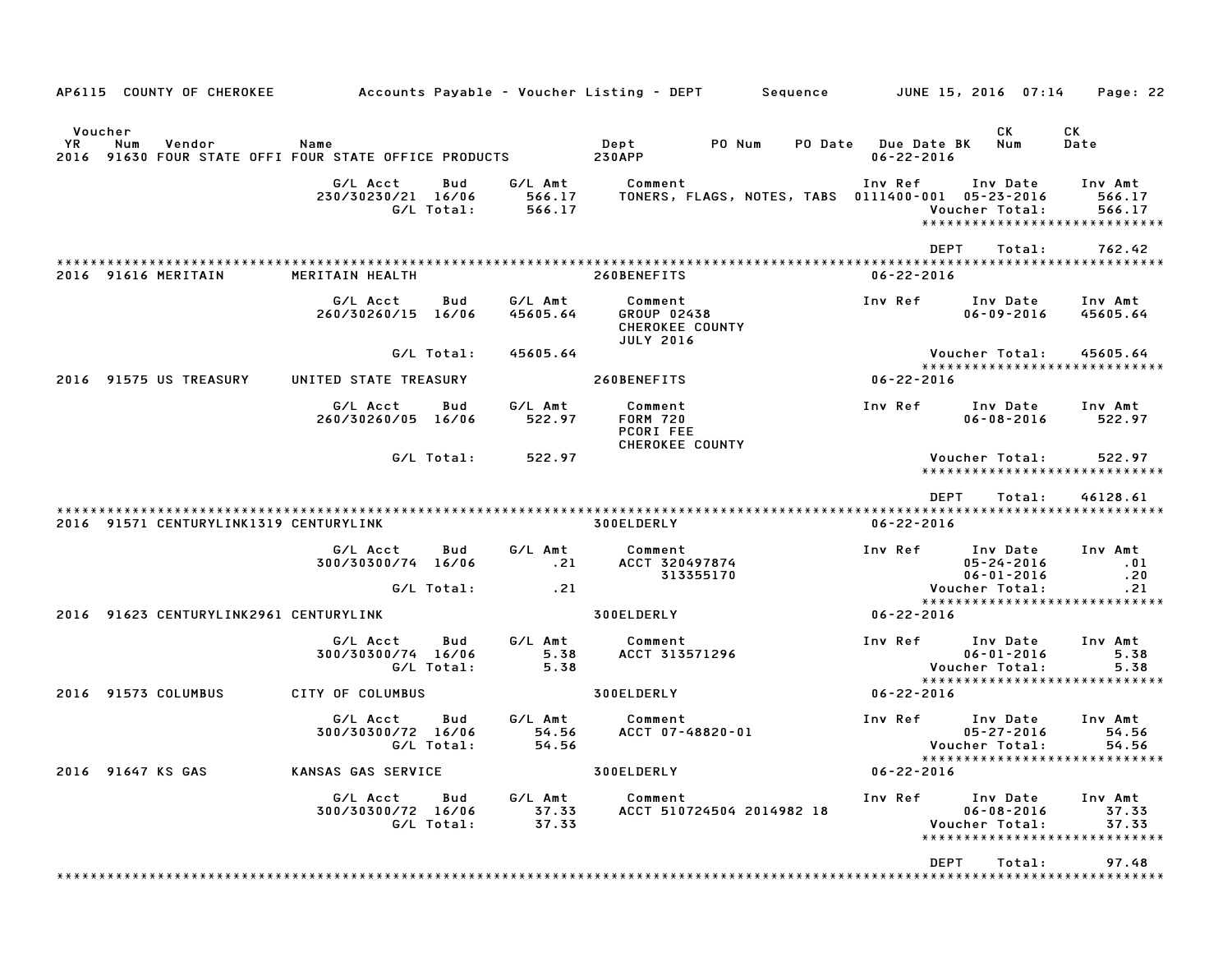|                | AP6115 COUNTY OF CHEROKEE                 |                                         |                   |                               | Accounts Payable – Voucher Listing – DEPT         Sequence         JUNE 15, 2016  07:14 |                                              |                                                                            |                                                                                  | Page: 23                                                       |
|----------------|-------------------------------------------|-----------------------------------------|-------------------|-------------------------------|-----------------------------------------------------------------------------------------|----------------------------------------------|----------------------------------------------------------------------------|----------------------------------------------------------------------------------|----------------------------------------------------------------|
| Voucher<br>YR. | Num<br>Vendor<br>2016 91685 SEK RECYCLING | Name<br>SOUTHEAST KANSAS RECYCLING, INC |                   |                               | Dept<br>310LAND                                                                         | PO Num                                       | PO Date Due Date BK<br>$06 - 22 - 2016$                                    | CK<br>Num                                                                        | CK<br>Date                                                     |
|                |                                           | G/L Acct<br>310/30310/89 16/06          | Bud<br>G/L Total: | G/L Amt<br>4794.00<br>4794.00 | Comment<br>E WASTE EVENT                                                                | COLLECTION FEE APRIL 2016<br><b>MAY 2016</b> | Inv Ref<br>29693 200<br>34523<br>29694                                     | Inv Date<br>$05 - 06 - 2016$<br>$06 - 10 - 2016$<br>05-06-2016<br>Voucher Total: | Inv Amt<br>1000.00<br>1000.00<br>2794.00<br>4794.00            |
|                | 2016 91574 CASEYS                         | CASEY'S GENERAL STORES INC              |                   |                               | 330SEWER                                                                                |                                              | DEPT<br>$06 - 22 - 2016$                                                   | Total:                                                                           | *****************************<br>4794.00                       |
|                |                                           | G/L Acct<br>330/30330/30 16/06          | Bud<br>G/L Total: | G/L Amt<br>155.09<br>155.09   | Comment<br><b>FUEL</b>                                                                  |                                              | Inv Ref<br>20802                                                           | Inv Date<br>$05 - 31 - 2016$<br>Voucher Total:                                   | Inv Amt<br>155.09<br>155.09<br>*****************************   |
|                | 2016 91613 CENTURYLINK2961 CENTURYLINK    |                                         |                   |                               | <b>330SEWER</b>                                                                         |                                              | 06-22-2016                                                                 |                                                                                  |                                                                |
|                |                                           | G/L Acct<br>330/30330/72 16/06          | Bud<br>G/L Total: | G/L Amt<br>143.76<br>143.76   | Comment<br>PHONE PHONE SEWER                                                            |                                              | Inv Ref<br>438097159                                                       | Inv Date<br>05-23-2016<br>Voucher Total:                                         | Inv Amt<br>143.76<br>143.76                                    |
|                | 2016 91406 DANIEL, SH                     | SHELLI DANIEL                           |                   |                               | 330SEWER                                                                                |                                              | 06-22-2016                                                                 |                                                                                  | *****************************                                  |
|                |                                           | G/L Acct<br>330/30330/73 16/06          | Bud               | G/L Amt<br>50.70              | Comment<br>MILEAGE                                                                      |                                              | Inv Ref                                                                    | Inv Date<br>$05 - 20 - 2016$<br>$05 - 24 - 2016$<br>$06 - 01 - 2016$             | Inv Amt<br>16.90<br>16.90<br>16.90                             |
|                |                                           |                                         | G/L Total:        | 50.70                         |                                                                                         |                                              |                                                                            | Voucher Total:                                                                   | 50.70<br>*****************************                         |
|                | 2016 91582 EMPIRE                         | EMPIRE DISTRICT ELECTRIC COMPANY        |                   |                               | <b>330SEWER</b>                                                                         |                                              | $06 - 22 - 2016$                                                           |                                                                                  |                                                                |
|                |                                           | G/L Acct<br>330/30330/72 16/06          | Bud               | G/L Amt<br>1069.23            | Comment<br><b>ELECTRIC</b>                                                              |                                              | Inv Ref<br>547731-85-1 05-26-2016<br>369339-68-4<br>866807-56-3 05-31-2016 | Inv Date<br>$05 - 27 - 2016$                                                     | Inv Amt<br>780.12<br>133.92<br>155.19                          |
|                |                                           |                                         | G/L Total:        | 1069.23                       |                                                                                         |                                              |                                                                            | Voucher Total:                                                                   | 1069.23<br>*****************************                       |
|                | 2016 91640 KDHE                           | DIVISION OF ENVIRONMENT                 |                   |                               | 330SEWER                                                                                |                                              | 06-22-2016                                                                 |                                                                                  |                                                                |
|                |                                           | G/L Acct<br>330/30330/75 16/06          | Bud               | G/L Amt<br>185.00             | Comment<br>WASTE WATER PERMIT<br>ANNUAL FEE                                             |                                              | Inv Ref<br><b>MNE730002</b>                                                | Inv Date<br>$06 - 08 - 2016$                                                     | Inv Amt<br>185.00                                              |
|                |                                           |                                         | G/L Total:        | 185.00                        |                                                                                         |                                              |                                                                            | Voucher Total:                                                                   | 185.00<br>*****************************                        |
|                | 2016 91611 USPS RIVERTON                  | POSTMASTER GENERAL                      |                   |                               | <b>330SEWER</b>                                                                         |                                              | $06 - 22 - 2016$                                                           |                                                                                  |                                                                |
|                |                                           | G/L Acct<br>330/30330/72 16/06          | Bud<br>G/L Total: | G/L Amt<br>110.00<br>110.00   | Comment<br>PO BOX 1 YEAR                                                                |                                              | Inv Ref<br>340                                                             | Inv Date<br>$06 - 09 - 2016$<br>Voucher Total:                                   | Inv Amt<br>110.00<br>110.00<br>******************************* |